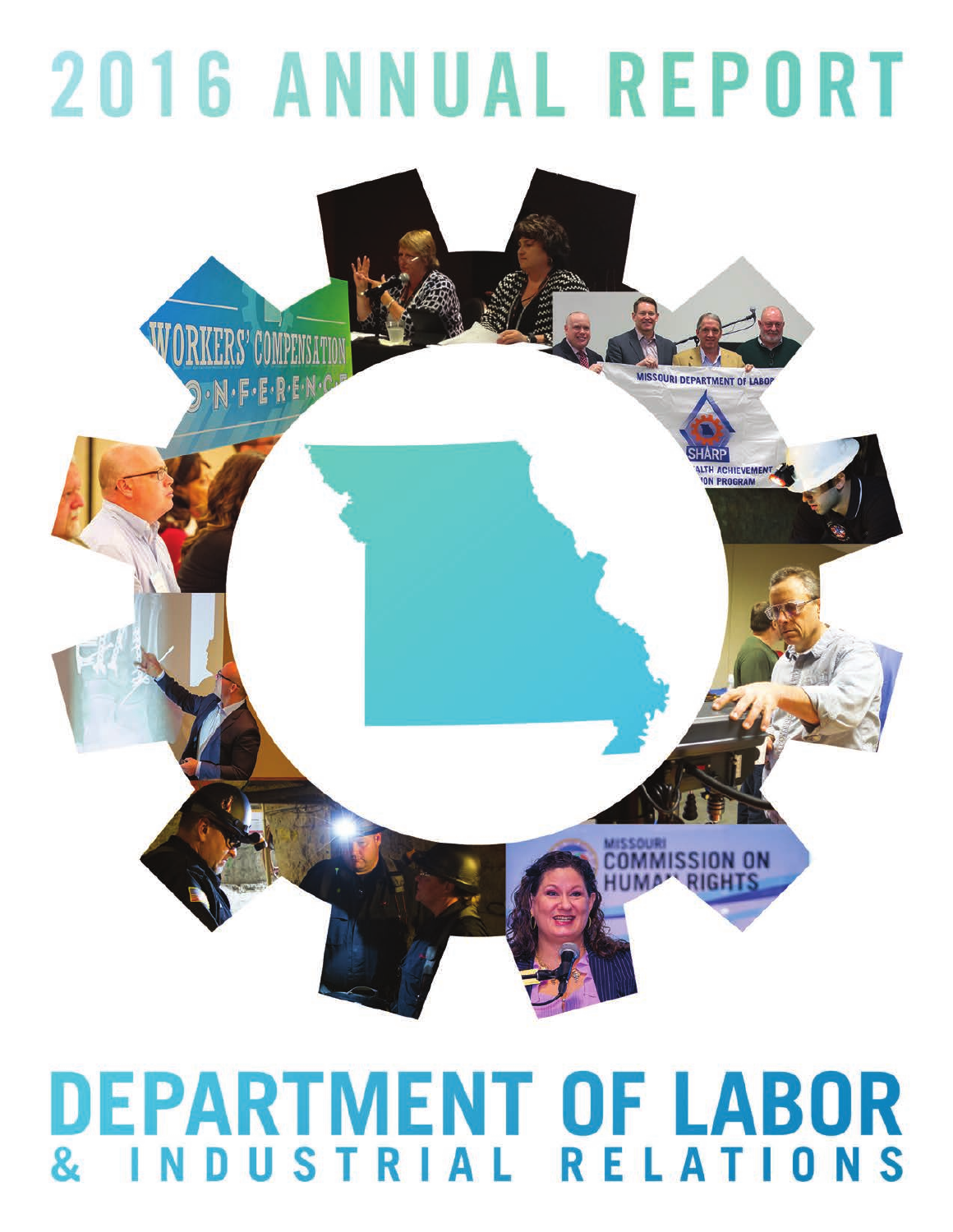## **CONTENTS**

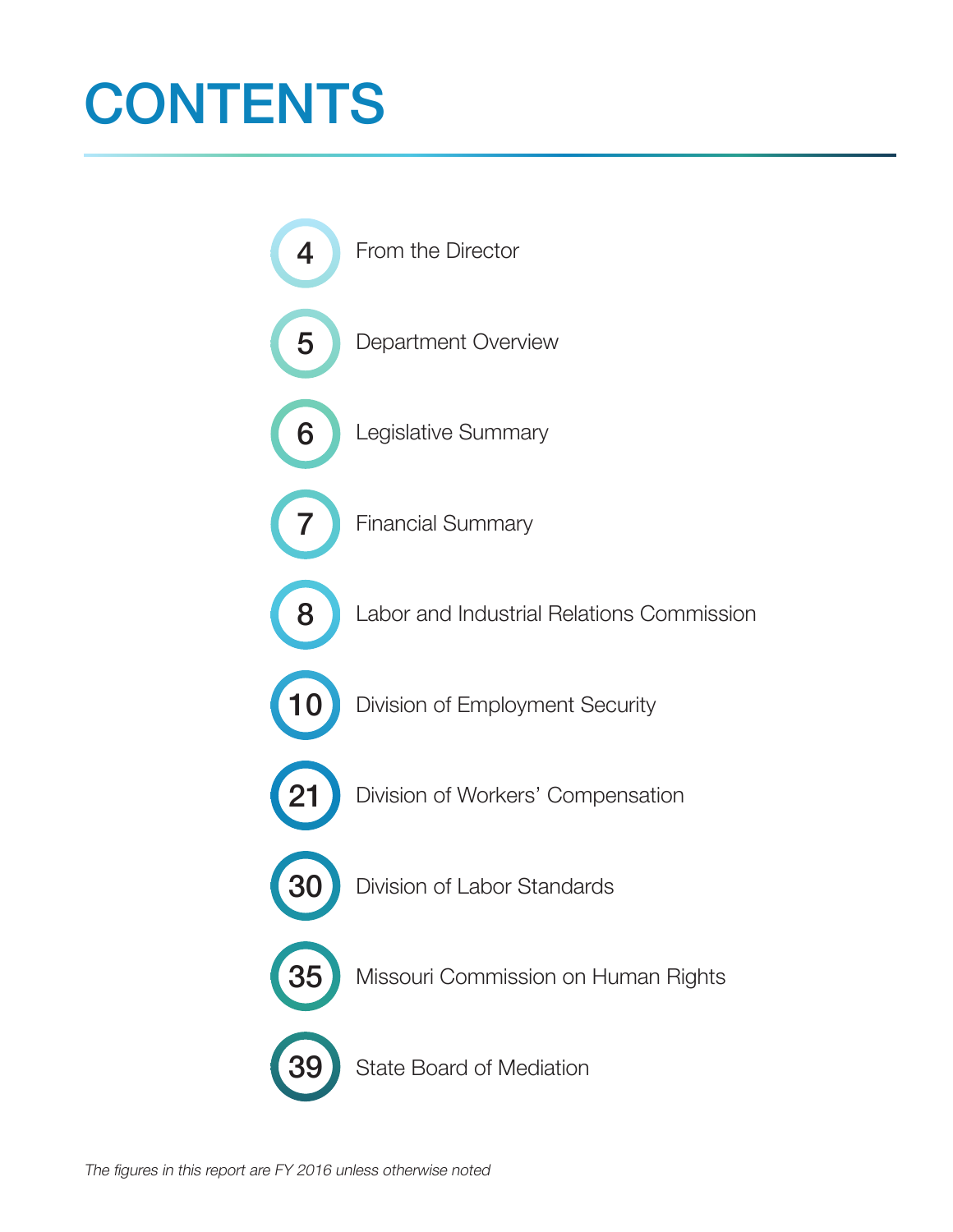## FROM THE DIRECTOR



### RYAN MCKENNA Department Director

The Missouri Department of Labor and Industrial Relations responds to the needs of Missouri's workforce and industry, making Missouri a great place to live, work and do business.

The Division of Employment Security (DES) is responsible for administering the state's unemployment insurance laws to Missouri employers and employees. After three and a half years of hard work, the DES launched UInteract, a fully-integrated unemployment insurance benefits, tax and appeals online solution. UInteract replaces a nearly 50-year-old legacy mainframe system. With UInteract, Missourians are better served by reducing burdensome paperwork and wait times and improving customer service experiences with the DES.

Great strides were also made in our other divisions this year. The Division of Workers' Compensation (DWC) is responsible for ensuring injured workers receive benefits they are entitled to under Missouri's Workers' Compensation Law and administering the Second Injury Fund (SIF). After the General Assembly addressed SIF funding issues in 2013, the DWC is now paying Permanent Total Disability awards and settlements as they become due and are making significant progress to pay Permanent Partial Disability awards and settlements.

The Division of Labor Standards is charged with educating businesses and workers about Missouri's Labor Laws. Because of the Wage and Hour section's increased outreach efforts for Missouri's prevailing wage survey, the Division saw a 25 percent increase in hours submitted on public works projects and commercial construction. Participation in the wage survey is critical to creating fair prevailing wages in all Missouri counties.

This year, the Missouri Commission on Human Rights conducted several fair housing seminars around the state. The Commission was awarded a highly competitive grant from the Department of Housing and Urban Development to continue its Show-Me Fair Housing Awareness Project, an education and outreach program that will provide information on fair housing laws and affirmatively further fair housing in the six southeastern-most counties of the Missouri Bootheel and the St. Louis Promise Zone. The Commission also saw a significant increase in attendance at its Fifth Annual Missouri Human Rights Conference, where local, state and federal leaders gathered to discuss current issues relating to advancing human rights in Missouri.

On behalf of this agency, I would like to thank Governor Nixon for his leadership in supporting the Labor Department and the State of Missouri for the past eight years. And I also want to personally thank the dedicated staff of the Missouri Department of Labor and Industrial Relations. Their tireless efforts to ensure Missouri's Employment Laws are applied fairly and impartially, which continues to move Missouri's workforce and industry forward.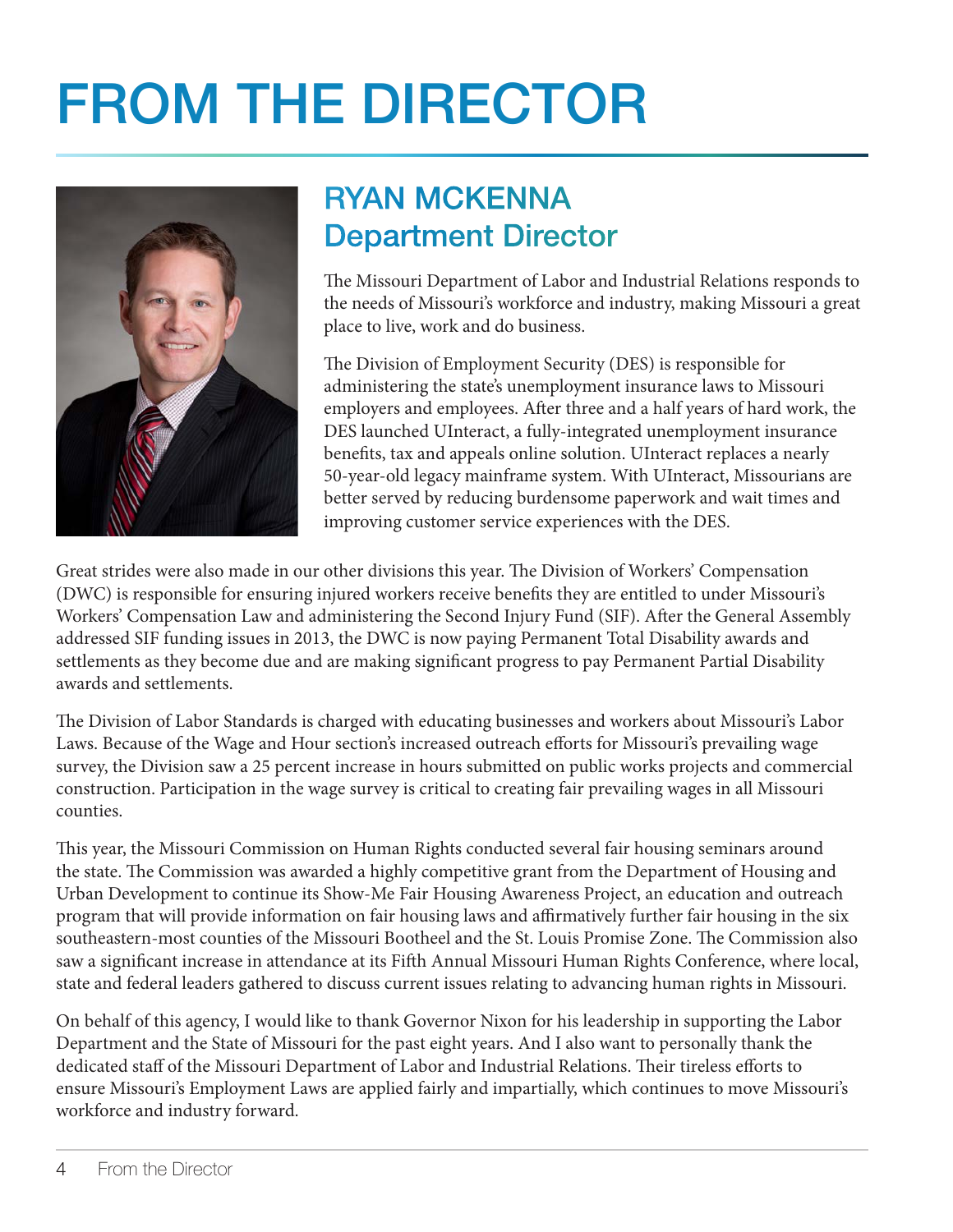## DEPARTMENT OVERVIEW



### KEN JACOB Deputy Director

### Mission Statement

To promote industry and labor and protect the rights and safety of Missouri's workforce.

The Labor Department is comprised of the Labor and Industrial Relations Commission and five Divisions:

### Division of Employment Security

Adjudicates claims for and provides payment of unemployment benefits for employees who become unemployed through no fault of their own. To finance the payment of unemployment benefits to qualified claimants, the DES collects taxes from Missouri employers.

#### Division of Workers' Compensation

Ensures that workers injured on the job receive the benefits they deserve and investigates allegations of workers' compensation fraud and noncompliance.

#### Division of Labor Standards

Encourages compliance of Missouri's wage and hour laws through community outreach and education while promoting safe working environments.

#### State Board of Mediation

Determines the appropriate bargaining unit for public employees and regulates utility labor relations.

#### Missouri Commission on Human Rights

Investigates alleged violations of and enforces compliance with Missouri law prohibiting discrimination in housing, employment, and public accommodations.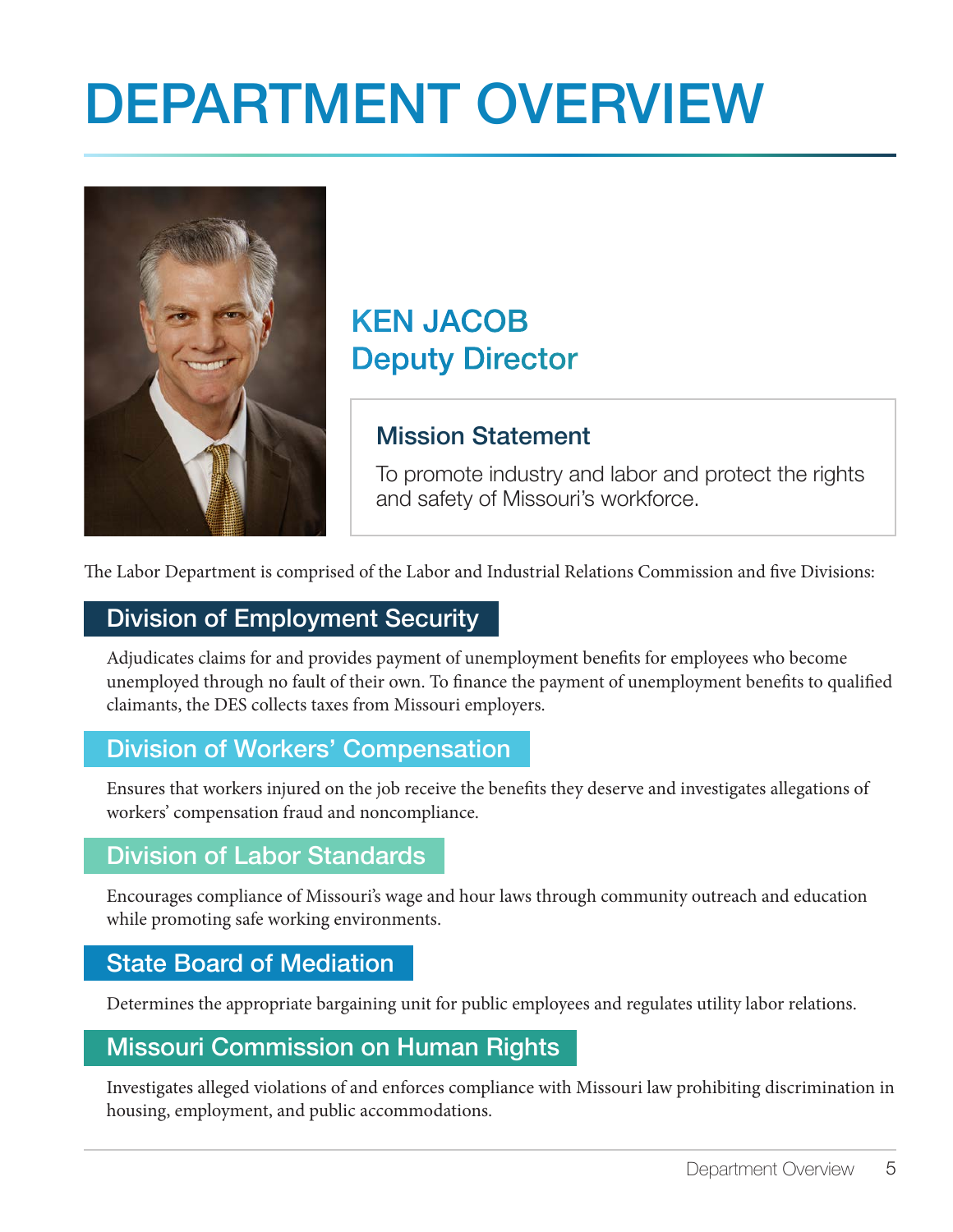## LEGISLATIVE SUMMARY

60 5 2 1 2 Bills were proposed and considered by the General Assembly that would have impacted the Department of those were passed by the legislature and became law of which were signed by the Governor was vetoed by the Governor and later, was overridden became law without the Governor's signature

### HB 1530 and SB 702: Recovery of Non-Fraudulent Overpayments

HB 1530 permits the DES to use the Treasury Offset Program (TOP) to recover non-fraudulent overpayments made to claimants. This bill will help the DES recover nearly \$1 million annually which will maintain the integrity of the unemployment system while ensuring Missouri complies with federal law.

SB 702 includes the same language found in HB 1530 along with a provision relating to independent contractors. SB 702 requires the DES to apply the IRS 20-factor right to control test when determining whether a taxicab driver is an employee or independent contractor.

### HB 1432: Public Employees on Administrative Leave

The provisions found in HB 1432 will apply a one-size-fits-all approach to how Missouri's public employees are placed on administrative leave. If an employee is placed on administrative leave, a hearing must be held within 60 days. The bill does exempt public employees from the requirements of HB 1432 when certain law enforcement, state or federal agencies are conducting an investigation.

### SB 700: Workers' Compensation Law Modifications

SB 700 modifies several provisions of workers' compensation law. Volunteers of certain tax-exempt veterans' organizations will no longer be covered under workers' compensation. Volunteer fire protection districts will be permitted to apply for grants through the state Fire Marshal to help pay for workers' compensation premiums. Employers can now pay for medical costs that do not exceed 20 percent of the current split of primary and excess losses and when the employee lost no time at work. These injuries will have no impact on the experience modification.

The provisions regarding volunteer fire protection districts can also be found in SB 613.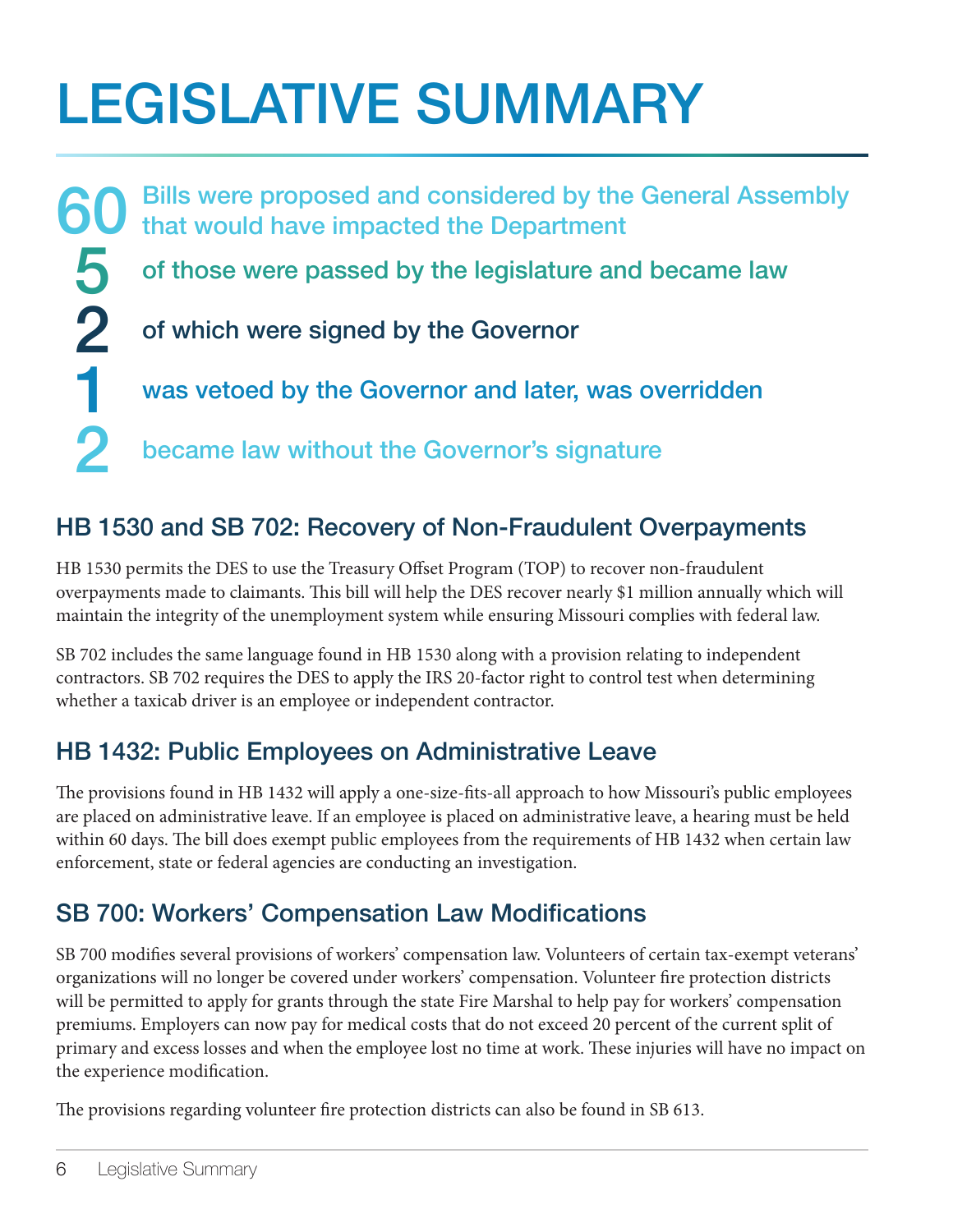## FINANCIAL SUMMARY



\* This amount includes the Unemployment Insurance Computer Modernization Project and excludes tax interceptions, claim payments, and federal interest payments.

\*\* This amount includes the Workers' Compensation Computer Modernization Project, but excludes Second Injury and tort victims' claim payments and Second Injury Fund refunds.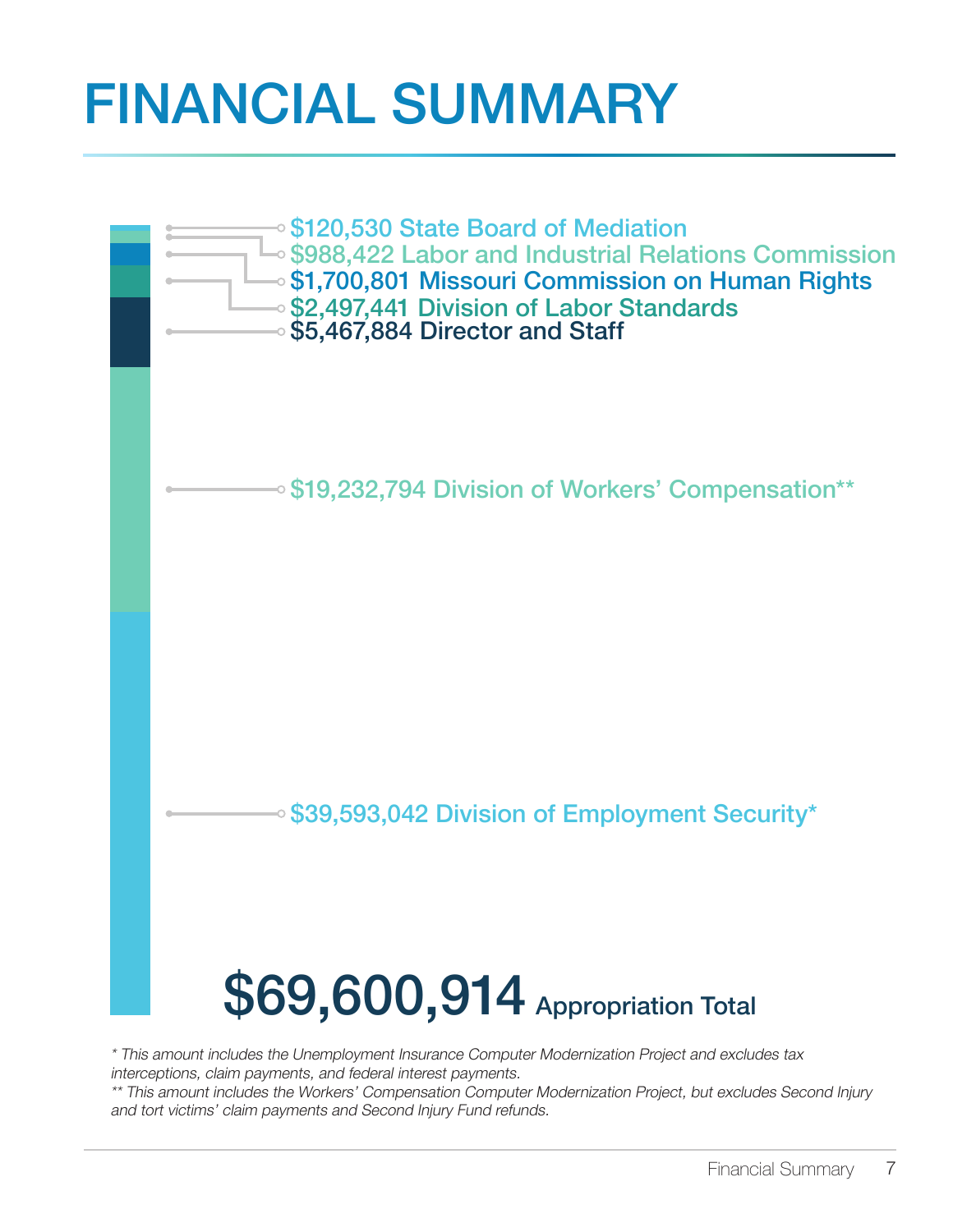## LABOR AND INDUSTRIAL RELATIONS COMMISSION



JOHN J. LARSEN, JR. **Chair** Public Member



JAMES G. AVERY, JR. **Commissioner** Employer Member



CURTIS E. CHICK, JR. **Commissioner** Employee Member

The Labor and Industrial Relations Commission (LIRC) is established by Article IV, Section 49 of the Missouri Constitution. The LIRC's primary constitutional duty is to oversee the Department of Labor and Industrial Relations.

The LIRC is composed of three members appointed by the governor, with the advice and consent of the Senate. One member is classified as a representative of employers, one as a representative of employees, and one as a representative of the public. The public representative must be licensed to practice law in Missouri.

The LIRC nominates and the governor appoints, with the advice and consent of the Senate, a director who serves as the chief administrative officer of the Labor Department. In 1974, the LIRC issued an order delegating many of its powers to the director of the Labor Department, and that order is still in effect today.

The LIRC has the authority to adopt rules for the management of the Labor Department and to approve the administrative rules promulgated by the Labor Department and its Divisions. In addition to its oversight duties, the LIRC serves as a higher authority appeal board, reviewing appeals from workers' compensation cases, unemployment insurance cases, and tort victims' compensation cases. The LIRC also hears and determines objections to prevailing wage determinations and challenges to determinations by public bodies to enter into project labor agreements.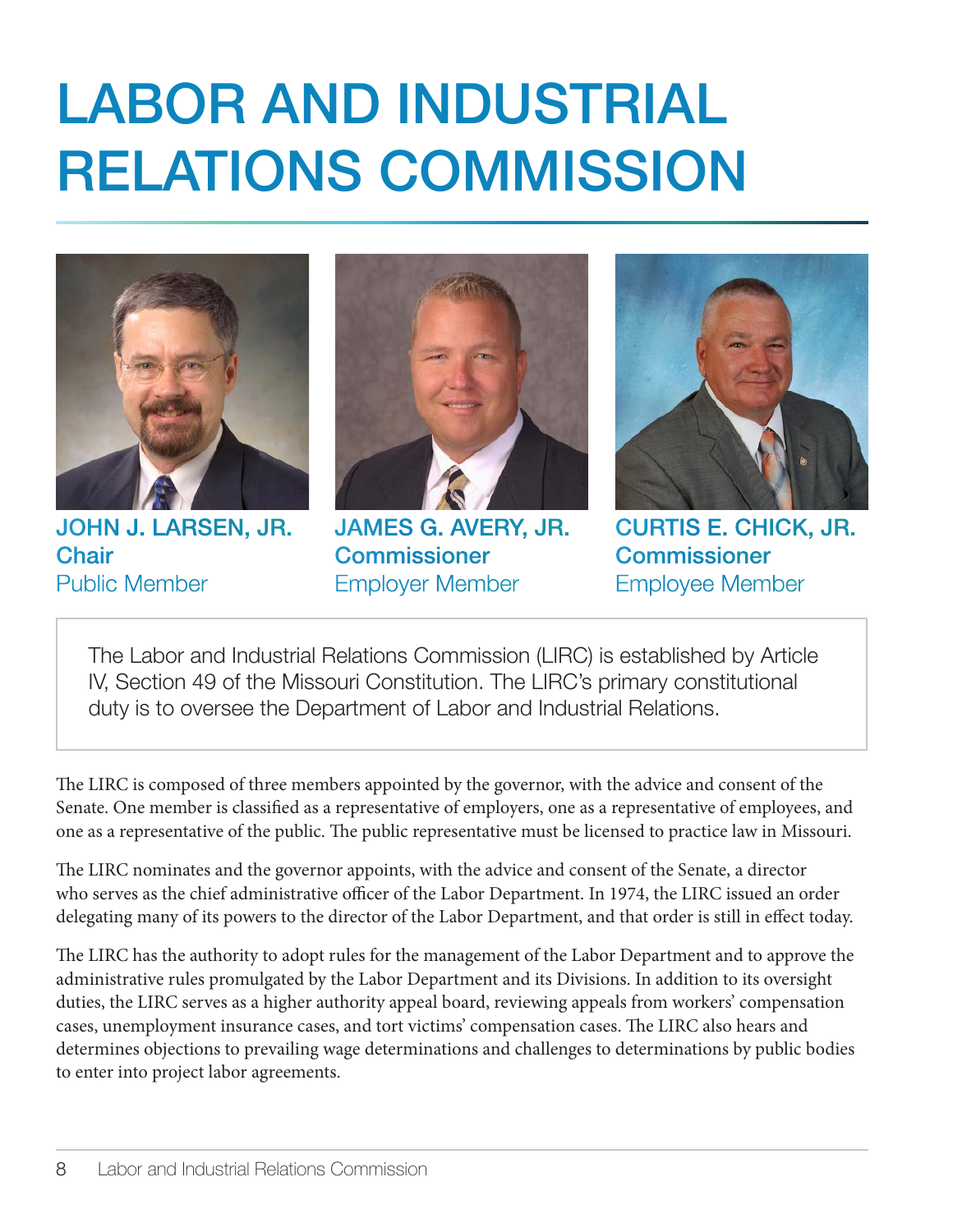### State Fiscal Year 2016 Appeals

### Employment Security

- 2,501 Employee Benefit Appeals
- 57 Employer Contribution Appeals
- 1,154 Benefit Decisions Issued
- 1,356 Benefit Orders Issued
- 21 Contributions Decisions Issued
- 19 Contributions Orders Issued
- 0 Oral Arguments Heard
- 313 Appeals to the Missouri Court of Appeals
- 328 Benefit Cases Pending as of June 30

### Workers' Compensation/Tort Victim

- 197 Applications for Review of Award of Administrative Law Judge
- 82 Motions for Modification of Award
- 80 Applications for Approval of Settlements
- 93 Awards Issued
- 361 Orders Issued
- 45 Oral Arguments Heard
- 50 Appeals to the Missouri Court of Appeals
- 121 Cases Pending as of June 30

### Prevailing Wage

- 2 Objections Filed
- 0 Hearings Held
- 3 Decisions Issued
- 0 Appeals to Court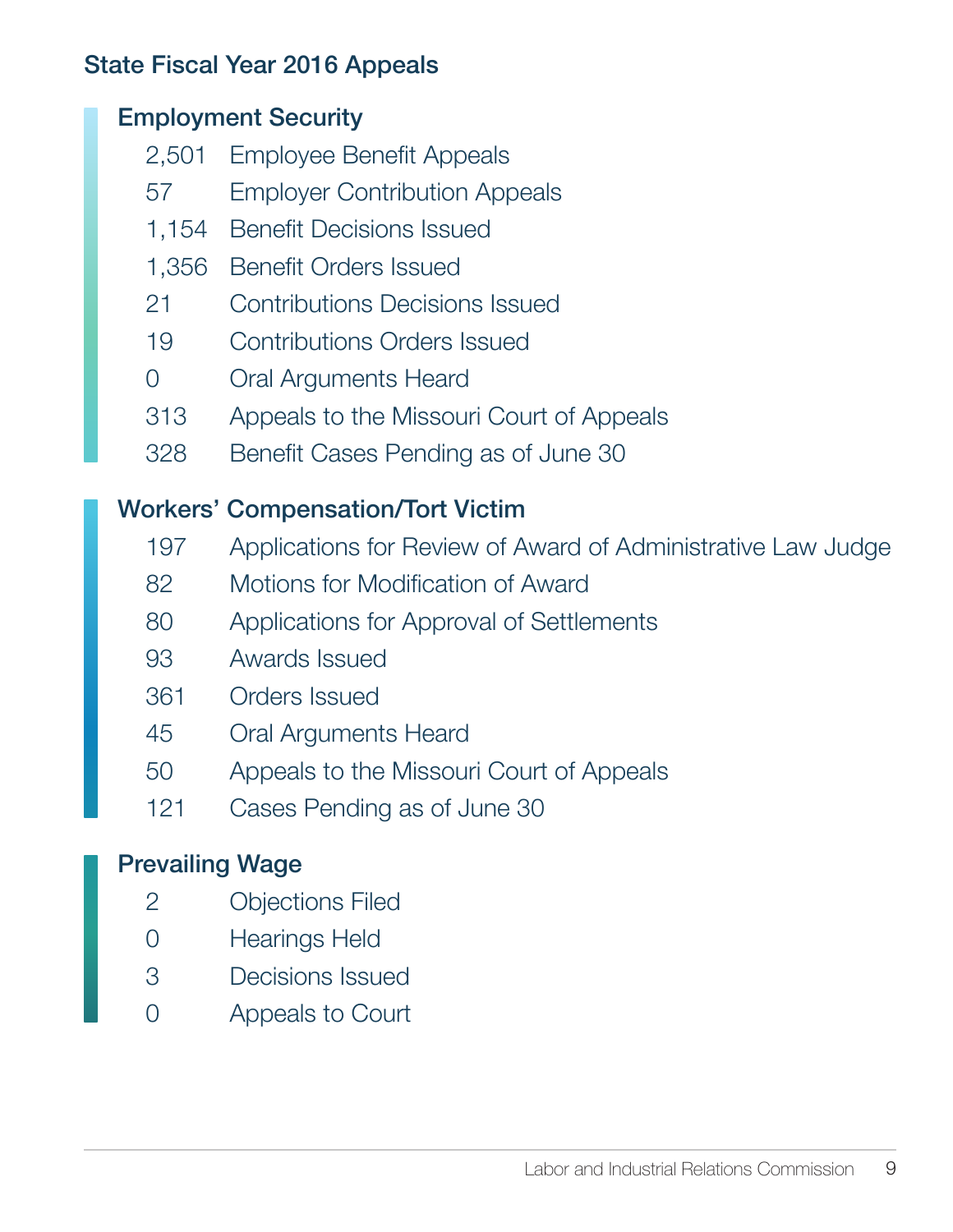## DIVISION OF EMPLOYMENT SECURITY



### CHRIS MILLER Acting Director

The Missouri Division of Employment Security (DES) collects taxes from employers and pays unemployment benefits to individuals who are determined eligible under the law. State unemployment taxes paid by Missouri employers into the Missouri Unemployment Trust Fund (UTF) are set aside for the sole purpose of providing for the payment of weekly benefits to qualified claimants.

The benefits paid to insured workers help maintain the economy of the state during periods of economic downturn by helping preserve the level of consumer purchasing power. Payments of benefits under the regular unemployment insurance (UI) program are made from a trust fund financed by the employer tax contributions noted above. Contributions are not deducted from worker wages.

Missouri processes weekly requests for payment and pays benefits to individuals in covered employment under state and federal unemployment programs. The state's unemployment program is normally comprised of regular UI, unemployment compensation for ex-service members, unemployment compensation for federal employees and Trade Readjustment Allowances. When authorized, the DES is also responsible for administering federal-state extended benefits, federal Emergency Unemployment Compensation, and Disaster Unemployment Assistance.

### 1,503,461 Weekly requests for payment processed

### \$292,883,516 Paid in unemployment benefits for all state and federal benefit programs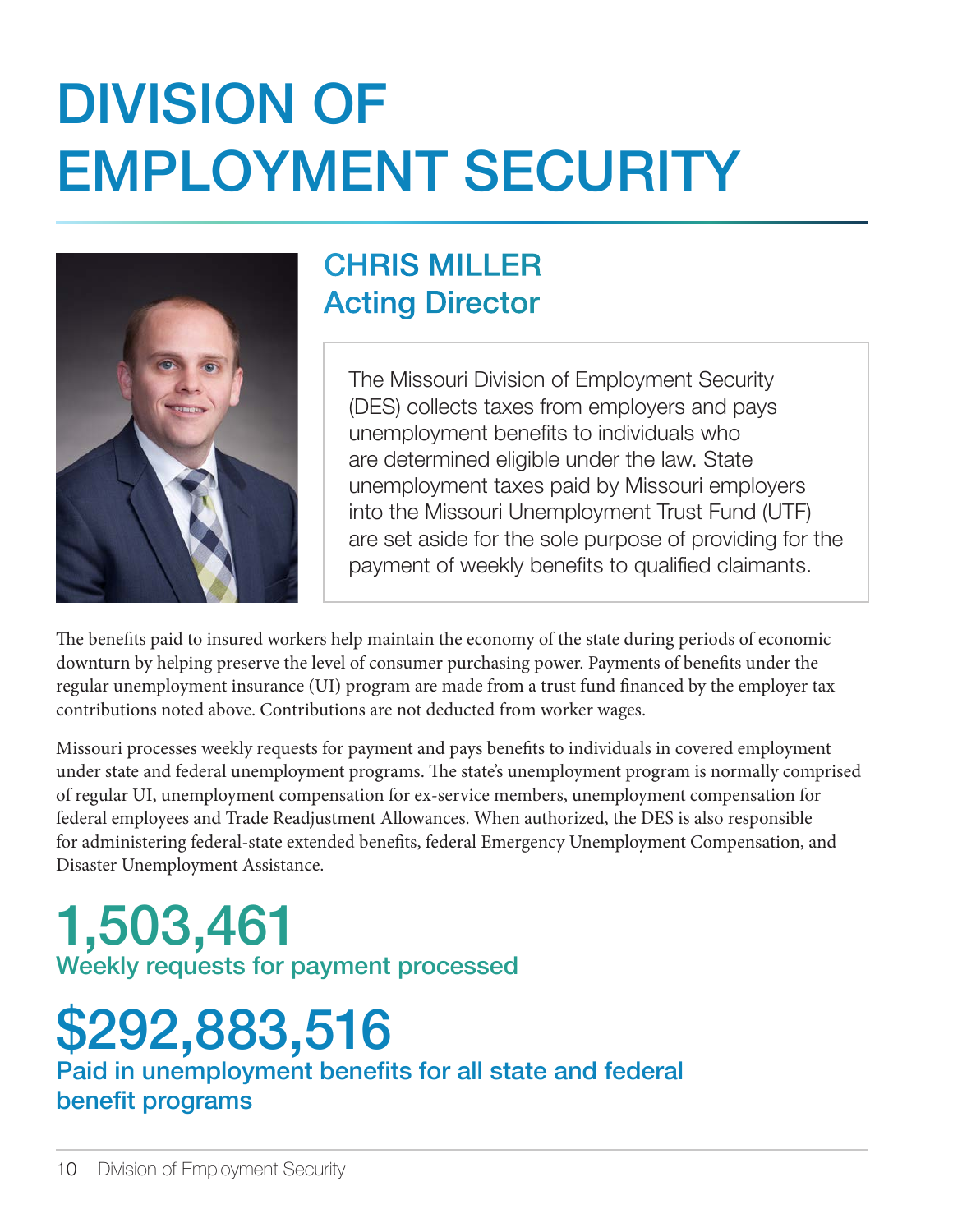The Federal Unemployment Tax Act (FUTA) tax rate is six percent of the first \$7,000 paid to covered workers. Generally, employers can take a credit against their FUTA tax for amounts paid into state unemployment funds.

The credit may be as much as 5.4 percent of FUTA taxable wages. If an employer is entitled to the maximum 5.4 percent credit, the FUTA tax rate after credit is 0.6 percent. An employer is entitled to the maximum credit if the United States Department of Labor (USDOL) certifies the state's unemployment compensation program as conforming and the employer pays the state unemployment tax in a timely manner.

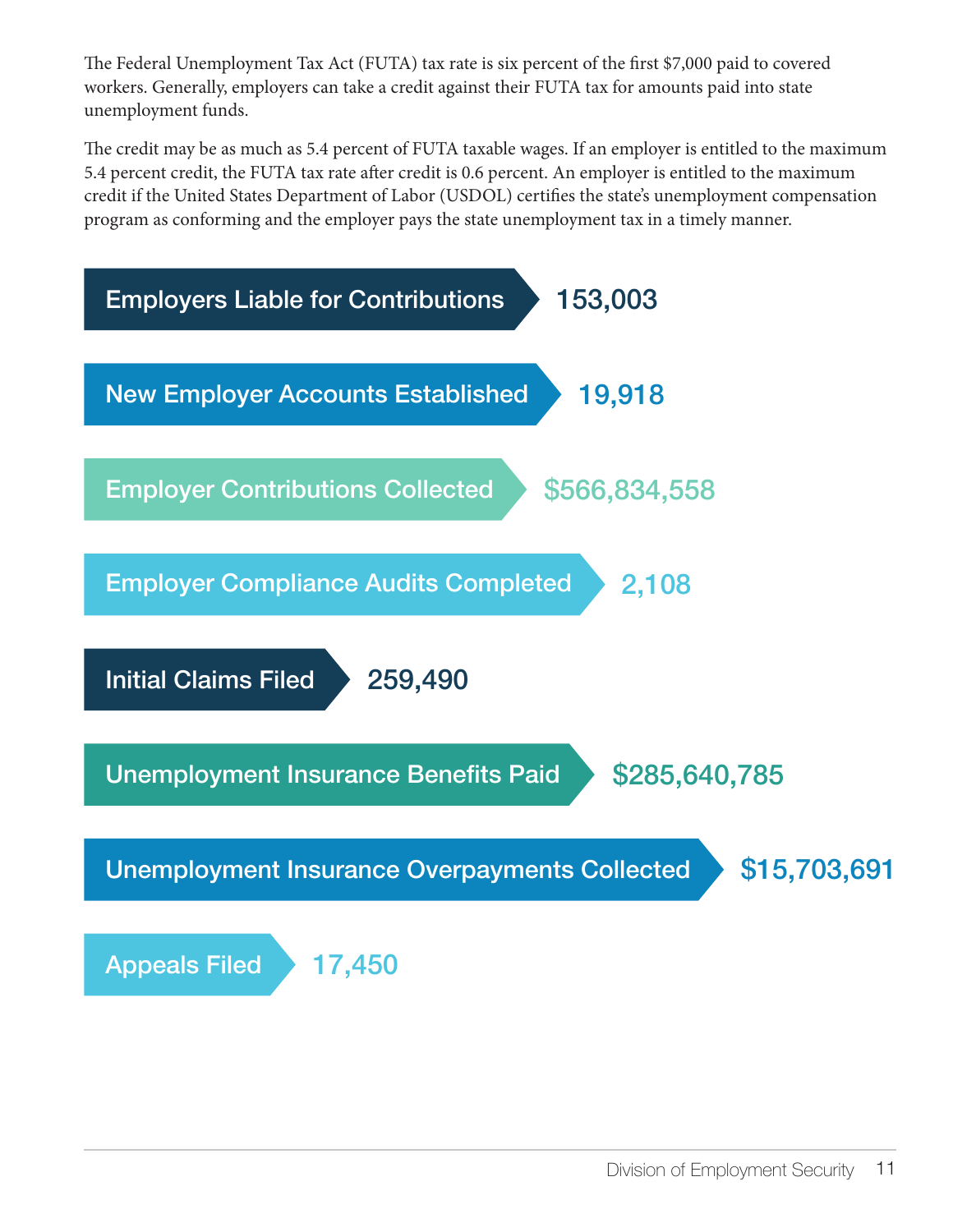### UI PROGRAMS SECTION

One of the main objectives of the DES is prompt, accurate payment of unemployment benefits to eligible claimants. A person must have worked in employment covered under the Missouri Employment Security Law and earned enough qualifying wages in order to establish a claim for unemployment benefits.



The DES crossmatches unemployment claims with the Missouri Department of Corrections and local law enforcement agencies to identify claimants who are incarcerated and continue to file for benefits.

#### During 2016, the state incarceration cross-match prevented an estimated \$33,819 in possible overpayments for 15 claims.

For FY 2016, the local cross-match prevented an estimated \$278,070 in possible overpayments for more than 897 claims.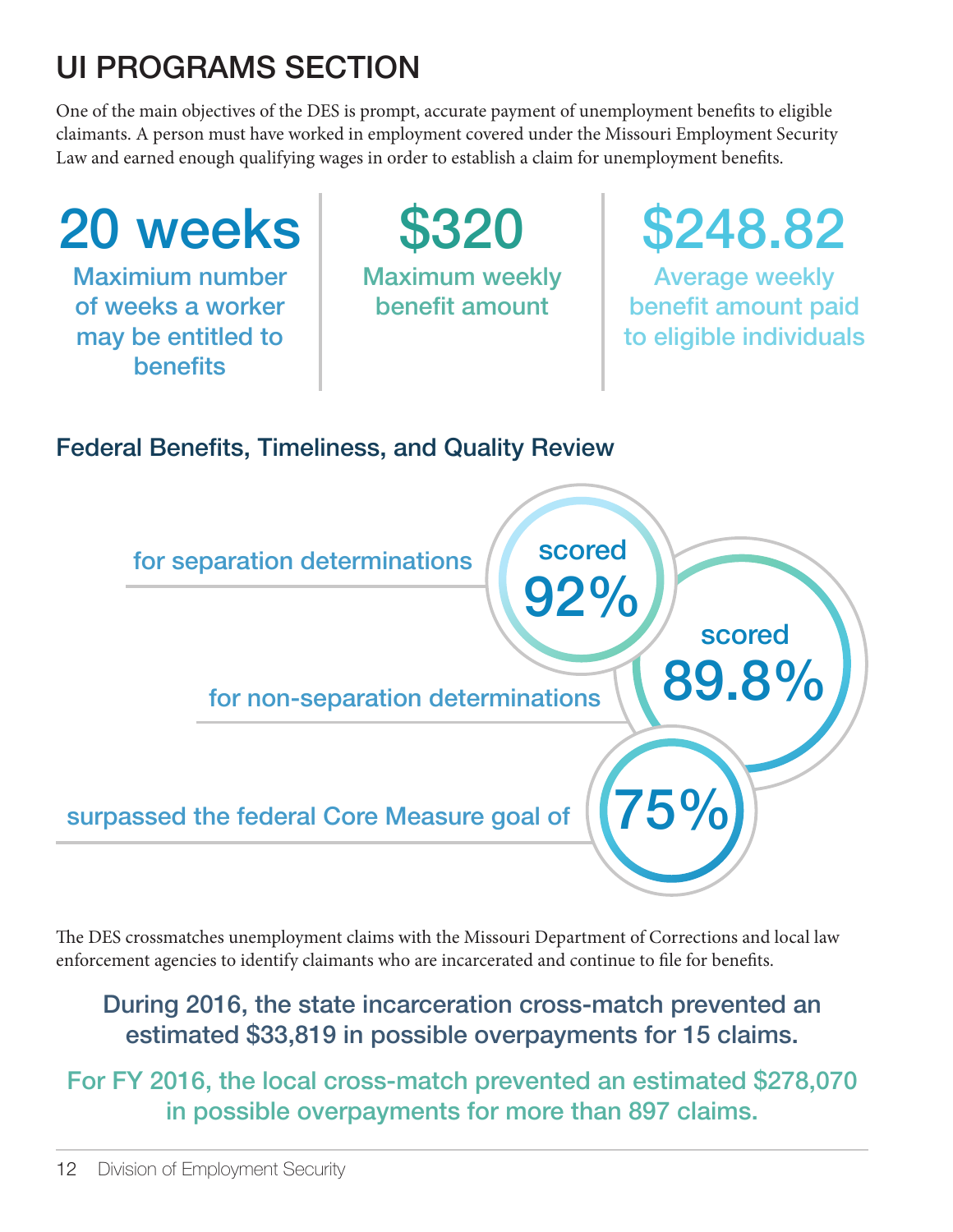The UI Programs Section enhanced its new hire investigation process in 2015, by creating a specific team dedicated to investigating potential issues from cross-matches with both the national and state directories of new hires. Employers are required to have new employees complete a W-4 form when hired. This information is sent to the state and national new hires directories. The data is compared with the record of the weekly requests for payment filed by claimants. If a match occurs, the unit investigates whether the claimant is receiving benefits for which they are not entitled. For FY 2016, the cross-match unit detected 26,358 matches for investigation. After investigation, the unit established 7,415 overpayments.

In May of 2016, the DES implemented a solution to provide front-end instant verification and instant authentication (IV/IA) for individuals as they apply for unemployment benefits. This functionality is designed to ensure that the information provided during the initial claim intake process belongs to the person filing a claim for unemployment benefits. This IV/IA solution uses a series of questions that only the claimant should be able to answer. If the claimant does not answer the questions correctly, they are mailed a letter directing them to report to a Missouri Job Center with proof of their identity. Since implementation, 4,448 claimants were required to report to a Job Center to verify their identity.



The DES continues to partner with the Missouri Division of Workforce Development to offer extensive re-employment services for jobseekers.

The collaborative efforts allow for data sharing which sustains a large number of programs aimed at improving the ability of unemployed workers to either find new jobs or seek further education to enhance opportunities for re-employment.

### EMPLOYER CONTRIBUTIONS SECTION

The Employer Contributions Section ensures all employers are properly reporting their workers' wages and paying the correct tax on those wages.

The administrative staff investigates matters pertaining to employer liability and makes determinations relating to employer payrolls and taxes. These determinations are appealable through the DES appeals process and the state judicial system.

An account is maintained for each employer to which tax payments are credited and to which unemployment benefits paid to the employer's former workers are charged. The employer's tax rate is based on the relationship of the experience account balance to the employer's average annual taxable payroll.

#### In calendar year 2016:

- average tax rate for all employers was 1.798 percent
- average rate for employers with a positive experience account balance was 1.422 percent
- average rate for employers with a deficit account balance (more benefits have been paid out to former employees than taxes paid in) was 7.646 percent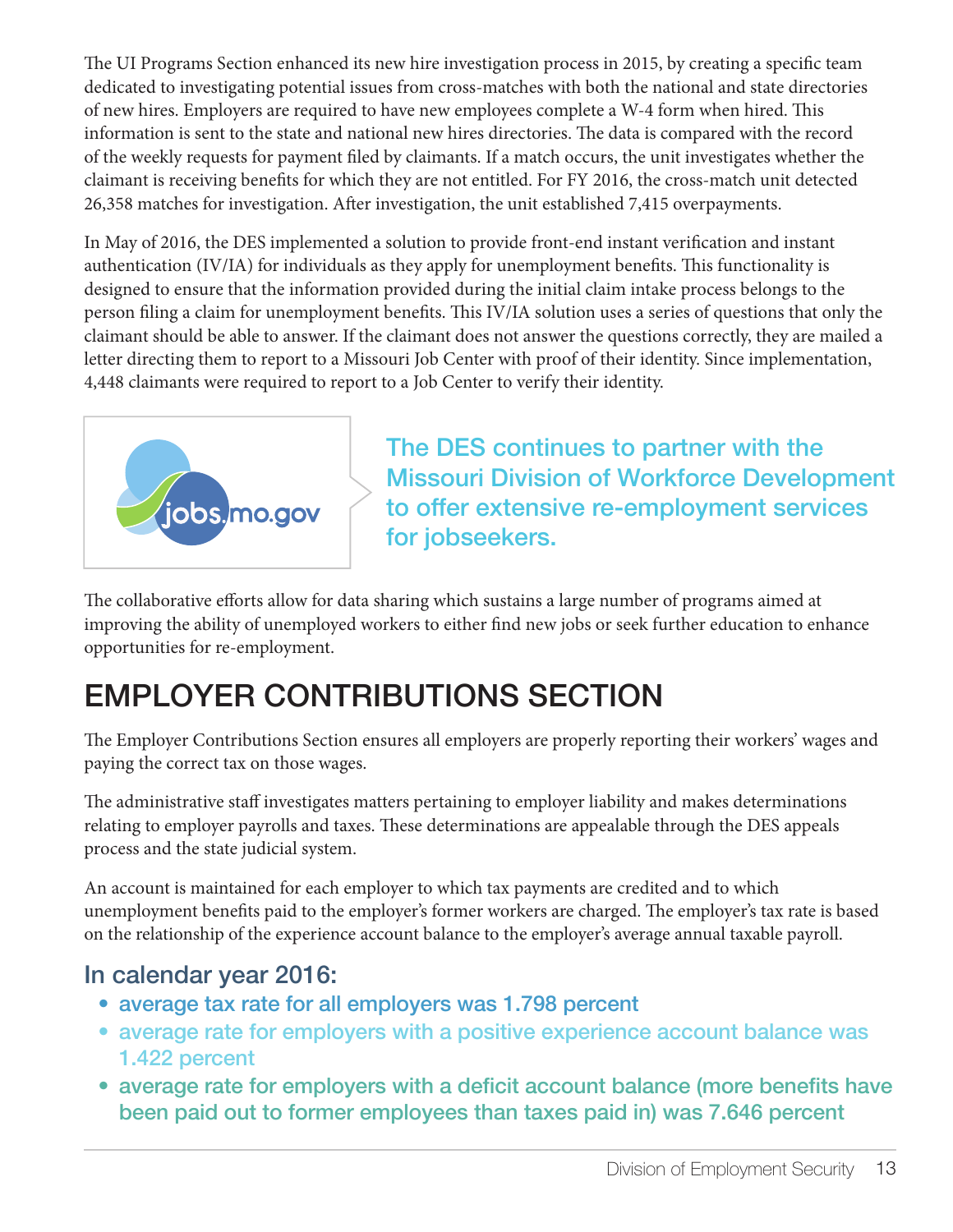During FY 2016, there were 153,003 employers subject to coverage provisions of the law. There were 19,918 employers not previously covered that became subject to the law. These employers reported 3,073,121 employees. Employee wages are required to be reported each calendar quarter as they are used to determine claimant benefit entitlement.

The DES collected \$566,834,558 in taxes, which is credited to the UTF for payment of unemployment benefits.

The DES ensures that employers are properly classifying their workers, reporting their workers' wages, and paying the correct taxes on the wages. Employers that misclassify workers fail to pay taxes to the UTF, which gives them an unfair advantage over competitors that are properly reporting and paying their taxes.

In FY 2016, the DES continued using its Misclassified Worker Detection System to assist in identifying employers that potentially misclassify workers. The online Report Worker Misclassification tip system also allows individuals or businesses to report misclassification concerns to the DES. In addition, employers issued determinations stating their workers are employees and not independent contractors are contacted after a year to verify if they are complying with their DES determination.



\$\$\$\$\$\$\$\$\$\$

\$\$\$\$\$\$\$\$\$\$\$

### 2,108 audits were conducted

### 8,196 workers identified as incorrectly classified

### \$2,171,945 additional taxes due because of misclassified workers

In FY 2016, Field Audit and Collections staff improved efforts to increase compliance and reduce the amount of unpaid taxes, interest, and penalties and the number of outstanding quarterly reports due. These efforts positively impact both the UTF and the payment of unemployment benets to eligible claimants.

\$5,556,391.25 resolved in past due taxes, interest, and penalties

16,082 outstanding quarterly reports collected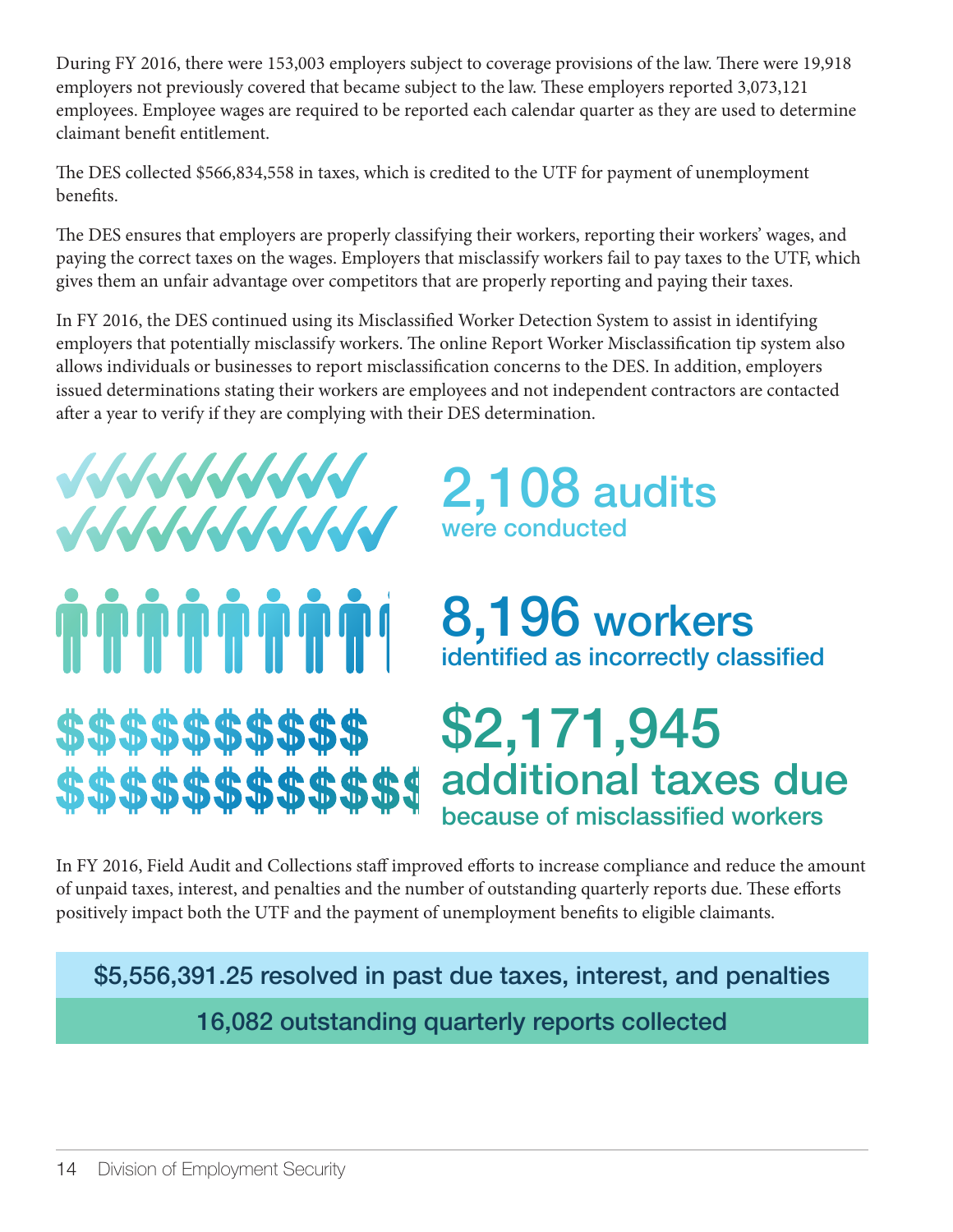### BENEFITS SECTION

The Shared Work Program is an alternative to layoffs for employers faced with a reduction in available work. The program is experiencing considerable growth due to increased outreach efforts to provide awareness and benefits of the program to employers. These efforts include radio ads throughout the state, mailing of Shared Work informational pamphlets, exhibit booths at job fairs and employer conferences, and extensive coordination of services with other state and federal agencies.



The DES continued its efforts to prevent and detect fraud and improper payments of the UI program. During FY 2016, benefits paid under all programs administered by the DES amounted to \$292,883,516. Overpayments for all programs totaled \$14,494,955 representing 4.9 percent of benefits paid.

The benefit payment control program uses a number of cross-matches to detect potential cases of improper payment of benefits. The primary means of overpayment detection is a quarterly cross-match of employer wage reports with benefit payments. The DES mails more than 18,900 requests for wage information to employers each quarter. On average 14.4 percent of these requests result in cases of overpaid benefits. Improperly paid benefits in the amount of \$5,731,413 were detected by this quarterly cross-match during FY 2016.



Collection of overpaid benefits is a high priority for the DES. Methods used to collect the debt for overpaid benefits include intercepting state and federal income tax refunds and state lottery winnings, offsetting future payment of unemployment benefits, voluntary credit card payments, cash payments, and garnishment of wages.

The most egregious overpayment of benefits due to fraud are investigated and referred for criminal prosecution.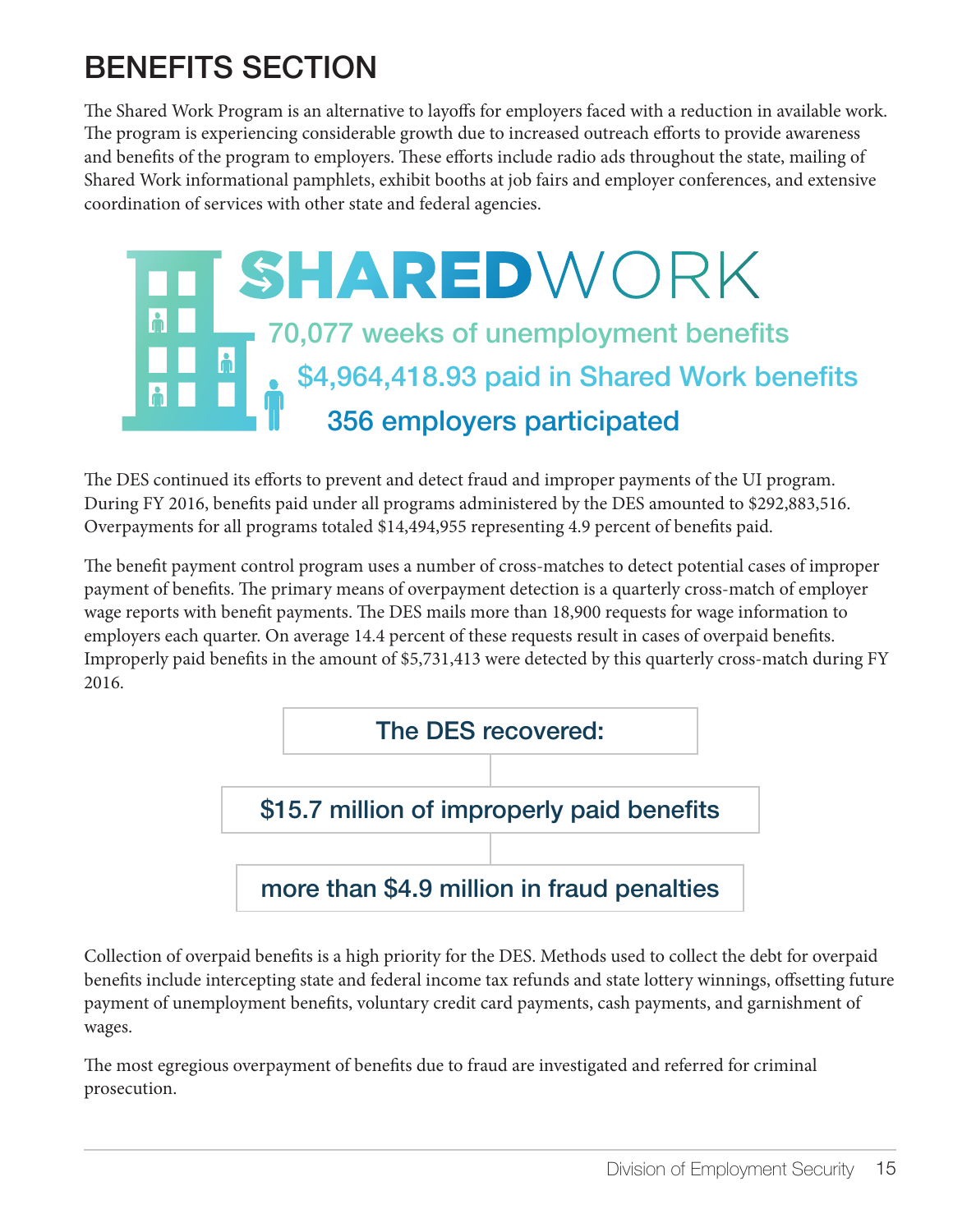### Prosecution Activity Report

| <b>Cases Referred</b>             | 245            |
|-----------------------------------|----------------|
| Overpayment Total                 | \$955,155.07   |
| Average Overpayment Referred      | \$3,898.59     |
| Convictions                       | 175            |
| <b>Court Ordered Restitutions</b> | \$978,356.58   |
| <b>Restitutions Received</b>      |                |
| Cash                              | \$883,323.93   |
| <b>UI</b> Weeks                   | \$2,805        |
| Tax/Lottery Intercepts            | \$491,346.37   |
| <b>Total Restitution Received</b> | \$1,377,475.30 |

### Operation Round-Up

- addressed outstanding warrants for claimants who have received fraudulent unemployment benefits Operation Round-Up<br>
• addressed outstanding warrants for claimants who have received<br>
fraudulent unemployment benefits<br>
• worked with 52 law enforcement agencies throughout the state<br>
• apprehended 218 individuals charged
	- worked with 52 law enforcement agencies throughout the state
	- apprehended 218 individuals charged with unemployment fraud

### APPEALS SECTION

Pursuant to federal and Missouri law, the DES must provide an opportunity for a fair hearing before an impartial tribunal to all parties affected by a deputy's determination. The DES Appeals Section provides due process hearings for all appeals arising under the basic programs of UI benefit entitlement and tax liability, as well as special programs such as federal EUC, DUA, TRA and EB, when authorized.

Once an appeal is filed, an impartial Appeals Referee conducts an evidentiary hearing and issues a written decision regarding the appeal. The decision of the Appeals Referee is subject to review by the Labor and Industrial Relations Commission upon timely application by the aggrieved party.



17,976 hearings scheduled

16,797 appeals disposed by decision or order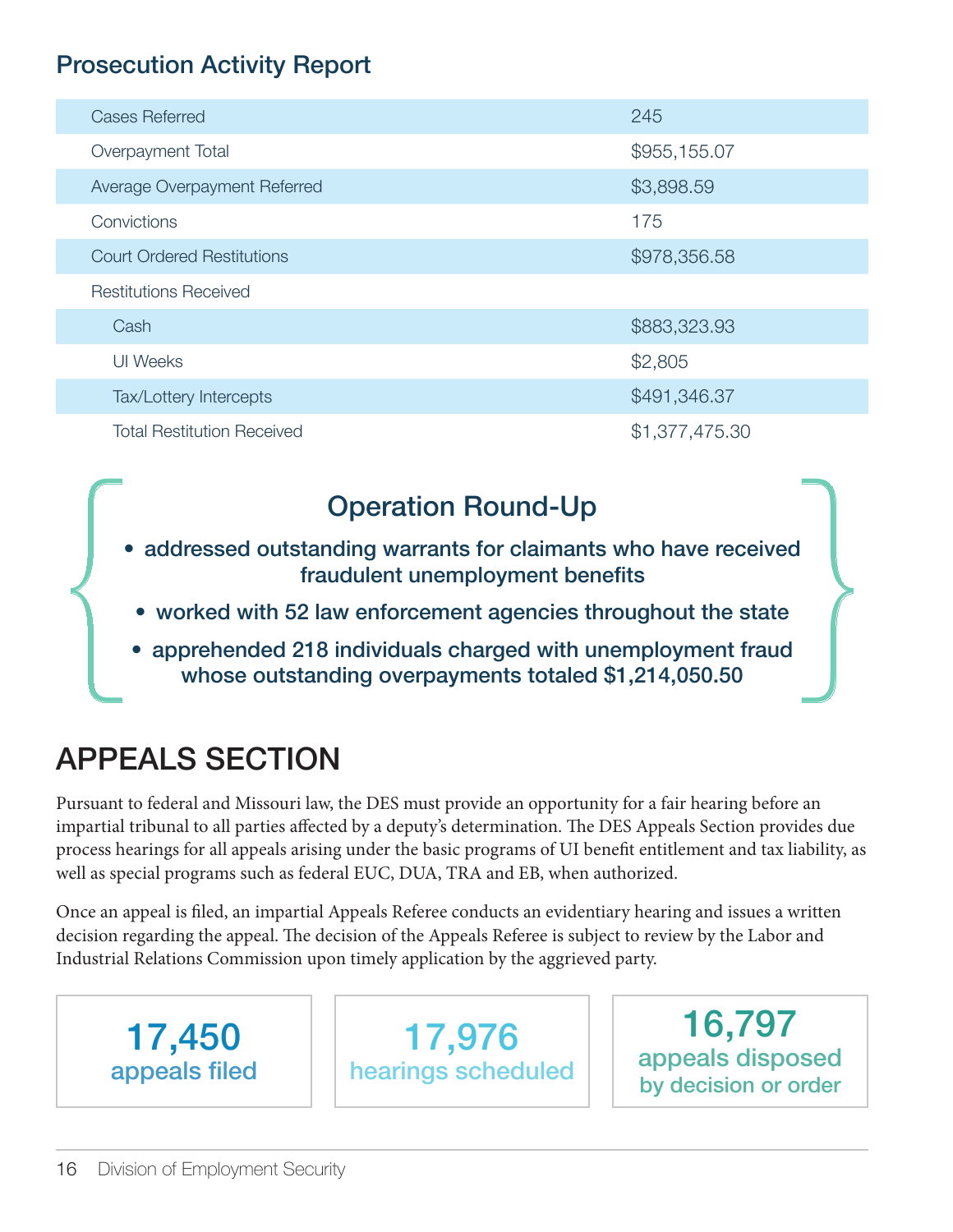### QUALITY CONTROL SECTION

The Quality Control Section is responsible for the operation of two federally mandated programs, Benefit Accuracy Measurement (BAM) and Tax Performance System (TPS). The BAM Program audits paid and denied unemployment claims. The TPS Program audits the operation of the DES UI tax program.

In addition, this section and the Department of Economic Development's Division of Workforce Development are jointly responsible for the operation of Missouri's Reemployment Services and Eligibility Assessment (RESEA) Program. This program randomly selects UI claimants and refers them to their local Missouri Career Center to receive reemployment services and a UI eligibility assessment.

Fiscal Notes Prepared  $\rightarrow$  36 USDOL Required Reports Submitted ▶ 475 Benefit Claims Audited > 930 Tax Cases Audited > 952 Claimants Selected for REA Program ▶ 15,646

Other functions and responsibilities of the Quality Control Section include producing and providing statistical information, raw data, and financial information to the executive staff of the Department of Labor and Industrial Relations, the Missouri State Unemployment Council, the USDOL, members of the Missouri General Assembly, and all other interested stakeholders. The Quality Control Section also prepares and submits USDOL-required reports, UTF projections, budget oversight, and fiscal notes; calculates and monitors the DES performance measures; writes and monitors grants; assists in the implementation of statutory changes; and ensures Missouri's UI system complies with federal laws and policies.

### UI Wages and Benefits

|      | <b>Average Weekly Benefit</b> | <b>Average Weekly Wage</b> |
|------|-------------------------------|----------------------------|
| 2011 | \$237.70                      | \$781.39                   |
| 2012 | \$239.38                      | \$805.48                   |
| 2013 | \$241.60                      | \$816.90                   |
| 2014 | \$243.63                      | \$829.89                   |
| 2015 | \$247.30                      | \$852.76                   |
| \$0  | \$200                         | \$600<br>\$800<br>\$400    |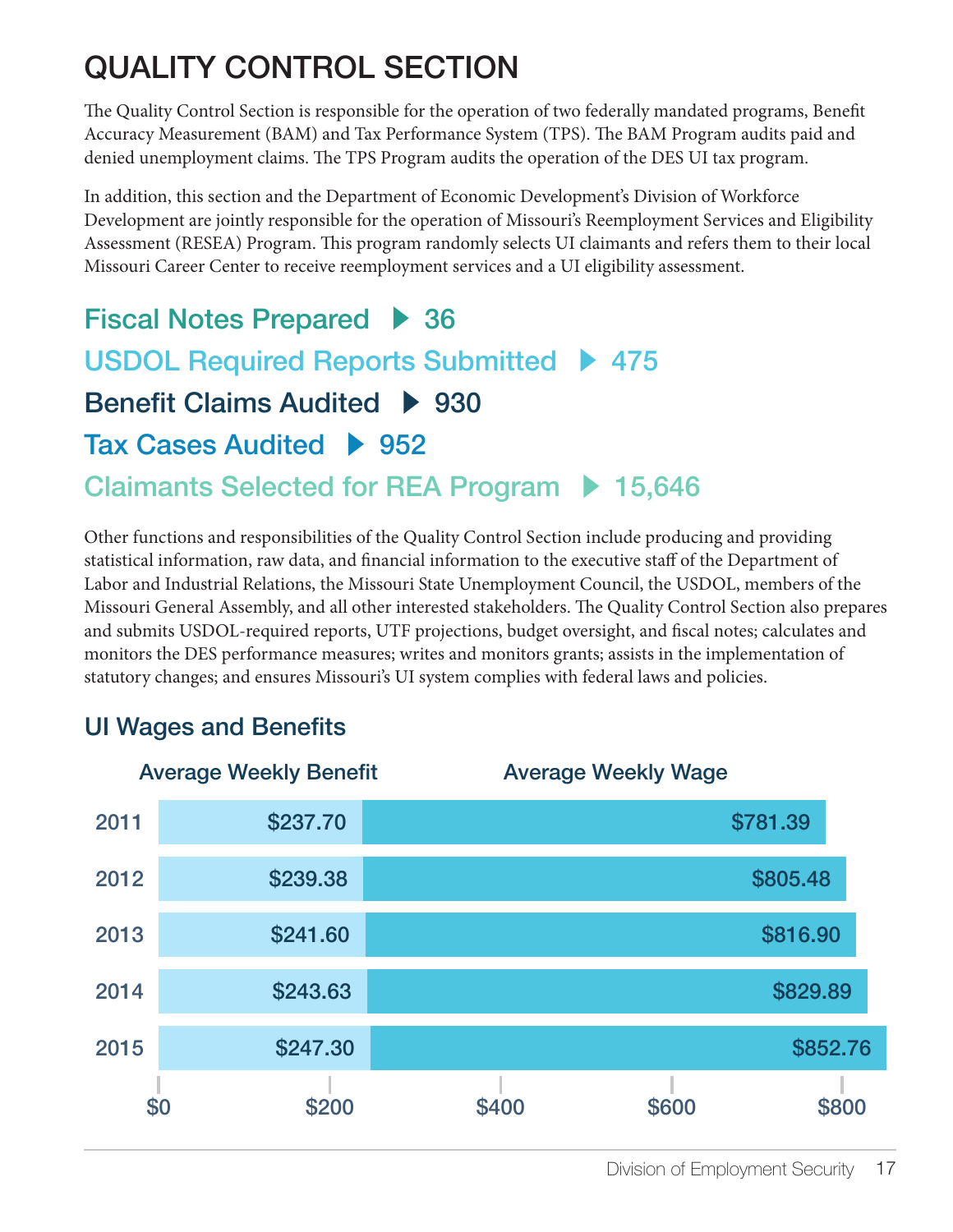### Employment and Earnings

| Cal.<br>Year | Covered<br><b>Employers</b> | Covered<br>Employees <sup>1</sup> | <b>State</b><br>Revenues <sup>1</sup> |          | <b>Wages Paid in Covered</b><br>Employment <sup>1</sup> |       | Average Tax<br>Rate-Percent of |          | Annual<br>Wage |
|--------------|-----------------------------|-----------------------------------|---------------------------------------|----------|---------------------------------------------------------|-------|--------------------------------|----------|----------------|
|              |                             |                                   |                                       | Total    | Taxable                                                 | Total | Taxable                        |          |                |
| 2011         | 137,223                     | 2.55M                             | \$680.3M                              | \$102.3B | \$26B                                                   | 0.8   | 2.3                            | \$13,000 | \$40,993       |
| 2012         | 138,732                     | 2.56M                             | \$673.5M                              | \$106.3B | \$26.7B                                                 | 0.7   | 2.4                            | \$13,000 | \$42,248       |
| 2013         | 142,230                     | 2.6M                              | \$648,9M                              | \$109B   | \$26.9B                                                 | 0.7   | 2.3                            | \$13,000 | \$42,642       |
| 2014         | 145,488                     | 2.64M                             | \$634,9M                              | \$112.1B | \$27.6B                                                 | 0.7   | 2.2                            | \$13,000 | \$43,923       |
| 2015         | 150,049                     | 2.7M                              | \$605.9M                              | \$117B   | \$28.6B                                                 | 0.6   | 2.0                            | \$13,000 | \$45,130       |
|              |                             |                                   |                                       |          |                                                         |       |                                |          |                |

1 - These are abbreviated figures

#### UI Claims and Benefits

| Cal.<br>Year | First<br><b>Payments</b>          | <b>Weeks</b><br>Compensated | <b>Benefits</b><br>Paid <sup>1</sup> | Avg. Weekly<br><b>Benefit</b><br>Amount | Average<br><b>Duration</b> | Exhaustion<br>Rate | <b>Trust Fund</b><br>Balance <sup>1</sup> | Outstanding<br>Federal<br>Loans <sup>1</sup> |
|--------------|-----------------------------------|-----------------------------|--------------------------------------|-----------------------------------------|----------------------------|--------------------|-------------------------------------------|----------------------------------------------|
| 2011         | 168,199                           | 2,807,589                   | \$642.4M                             | \$237.70                                | 16.7                       | 48.5               | \$13.4M                                   | \$725.5M                                     |
| 2012         | 149,970                           | 2,235,107                   | \$514.5M                             | \$239.38                                | 14.9                       | 48.7               | \$37.4M                                   | \$569.1M                                     |
| 2013         | 137,718                           | 2,024,310                   | \$469.3M                             | \$241.60                                | 14.7                       | 46.3               | \$66,2M                                   | \$321.5M                                     |
| 2014         | 118,063                           | 1,664,558                   | \$389.2M                             | \$243.63                                | 14.1                       | 41.5               | \$104.8M                                  | \$0                                          |
| 2015         | 103,654                           | 1.362.049                   | \$324.4M                             | \$247.30                                | 13.1                       | 35.5               | \$377.5M                                  | \$0                                          |
|              | 1 - These are abbreviated figures |                             |                                      |                                         |                            |                    |                                           |                                              |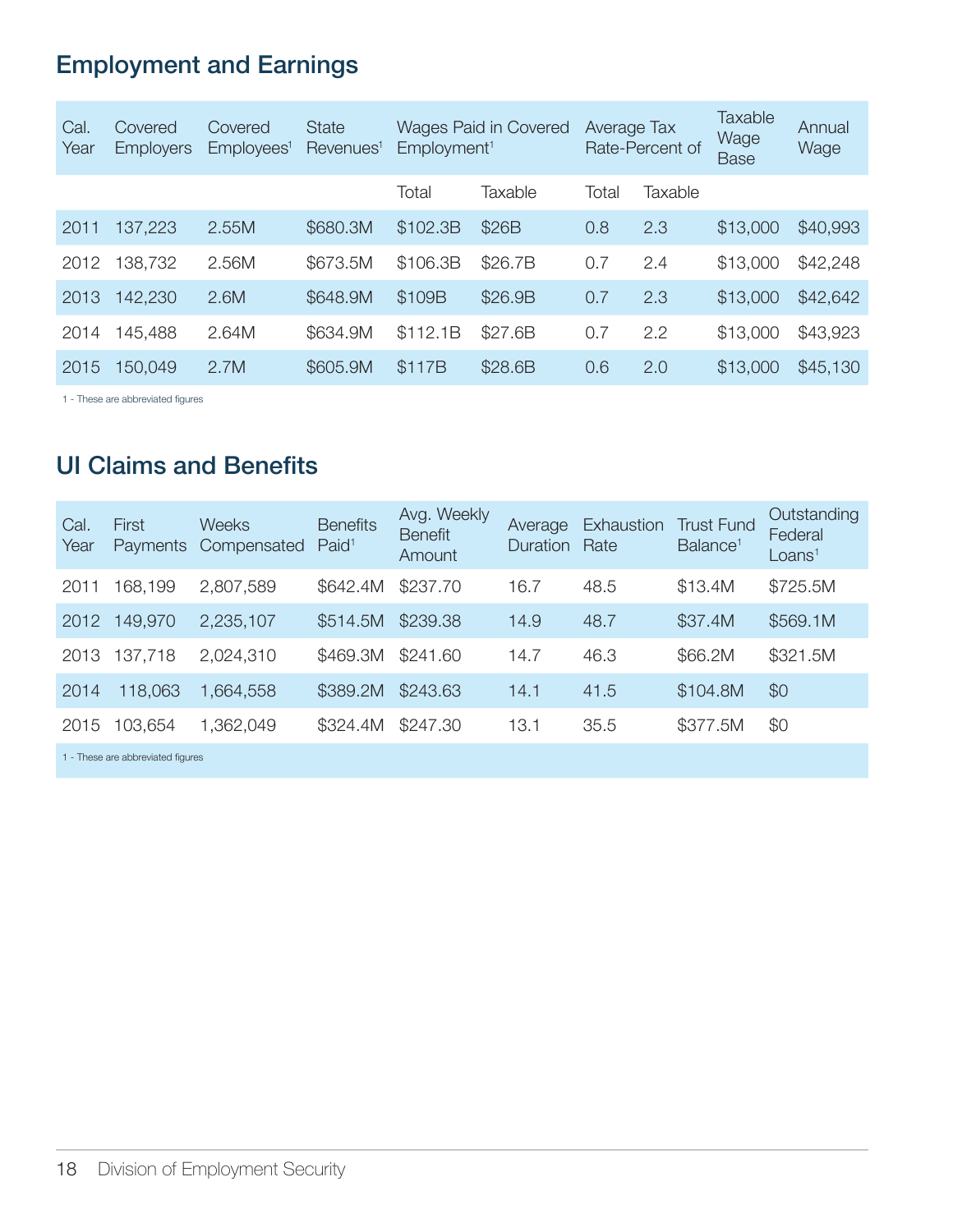### Unemployment Compensation Fund FY 2016

| Balance on Hand, July 1, 2016                                   | \$289,809,508.93   |  |  |
|-----------------------------------------------------------------|--------------------|--|--|
|                                                                 |                    |  |  |
| <b>Deposit</b>                                                  |                    |  |  |
| Net UI Contributions                                            | \$566,834,537.93   |  |  |
| Penalty/Interest                                                | \$5,151,626.44     |  |  |
| U.S. Treasury Interest Credits                                  | \$9,109,393.91     |  |  |
| Intra-Account Transfer                                          | \$872,200,000      |  |  |
| From Other States-Interstate Benefits CWC                       | \$4,197,582.83     |  |  |
| FECA Advances/Reimbursements-UCX                                | \$1,819,278.84     |  |  |
| Reimbursable-Local Govt. & Other Pol. Subdivisions              | \$6,033,656.22     |  |  |
| Reimbursable-State Govt., State Hospitals, and Higher Education | \$1,935,153.56     |  |  |
| Reimbursable-Nonprofit Organizations                            | \$12,159,889.31    |  |  |
| <b>Federal Share Extended Benefits</b>                          | \$0                |  |  |
| Federal Emergency Compensation/EUC08                            | \$(1,000,000)      |  |  |
| Federal Emergency Compensation/FAC                              | \$(100,000)        |  |  |
| Short Time Compensation-Federal                                 | \$730,000          |  |  |
| FECA Advances/Reimbursements-UCFE                               | \$5,307,210.93     |  |  |
| From Other Sources-Trust Fund Loans                             | \$1,590,044.84     |  |  |
| From Other Sources-Federal Assessment                           | \$1,117.31         |  |  |
| From Other Sources-Federal Interest Payment                     | \$0                |  |  |
| <b>Total Receipts</b>                                           | \$1,485,919,512.12 |  |  |

| <b>Disbursements</b>                                                                    |                  |
|-----------------------------------------------------------------------------------------|------------------|
| Net Ul Benefits                                                                         | \$250,440,869.83 |
| Net Reimbursable Benefit Payments-Local Govt. and Other<br>Pol. Subdivisions            | \$6,182,453.02   |
| Net Reimbursable Benefit Payments-State Govt., State Hospitals,<br>and Higher Education | \$2,035,556.85   |
| Net Reimbursable Benefit Payments-NonProfit Organizations                               | \$12,993,223.72  |
|                                                                                         |                  |

(continued on page 20)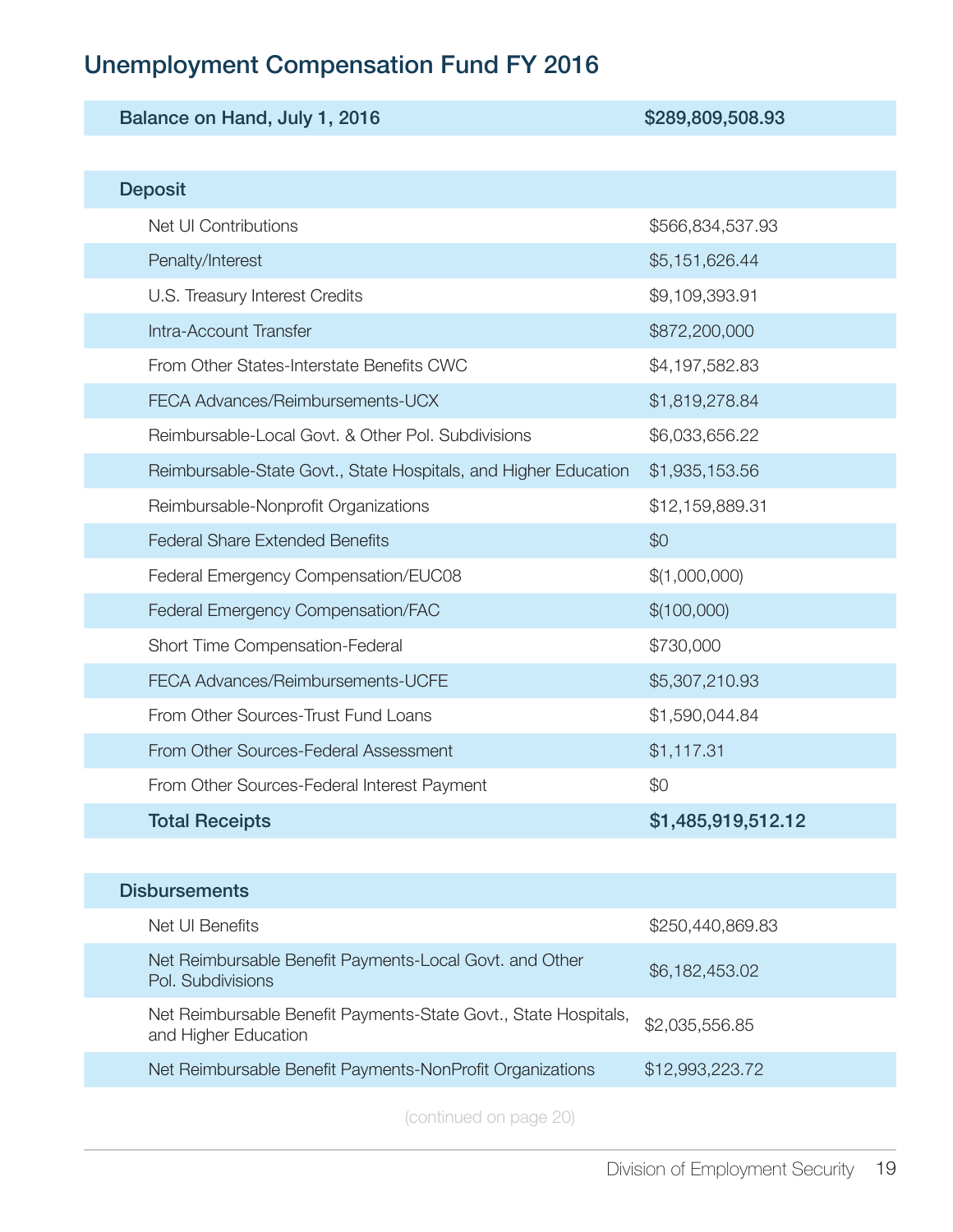| <b>Disbursements (continued)</b>              |                    |
|-----------------------------------------------|--------------------|
| FECA Net Benefit Payments-UCX                 | \$1,809,995.34     |
| Net Federal Benefits-Federal Share (Extended) | \$(89,053.50)      |
| EUC 08 Activity                               | \$(2,869,488.29)   |
| <b>TEUC Activity</b>                          | \$(9,695.68)       |
| Federal Emergency Compensation-FAC            | \$(164,343.08)     |
| Short Time Compensation-Federal               | \$4,946,540.28     |
| To Other States-Interstate Benefits CWC       | \$29,557,255.01    |
| Title IX Funds-Withdrawn (Reed Act)           | \$463,893.27       |
| To Special Funds Penalty/Interest             | \$5,166,580.81     |
| <b>FECA Net Benefit Payments-UCFE</b>         | \$5,259,377.95     |
| Intra-Account Transfers                       | \$872,200,000      |
| Other First Pmts EB/Loan Repayment            | \$27,275.10        |
| <b>Total Disbursements</b>                    | \$1,187,950,440.63 |
|                                               |                    |
| Balance On Hand, June 30, 2016                | \$587,778,580.42   |
|                                               |                    |
| Cash Balance, June 30, 2016                   |                    |
| <b>Clearing Account</b>                       |                    |
| Central Bank, Jefferson City, MO              | \$67,598.29        |
| <b>Benefit Account</b>                        |                    |
| Central Bank, Jefferson City, MO              | \$1,884,778.70     |
| <b>Trust Fund Account</b>                     |                    |
| U.S. Treasury                                 | \$585,826,203.43   |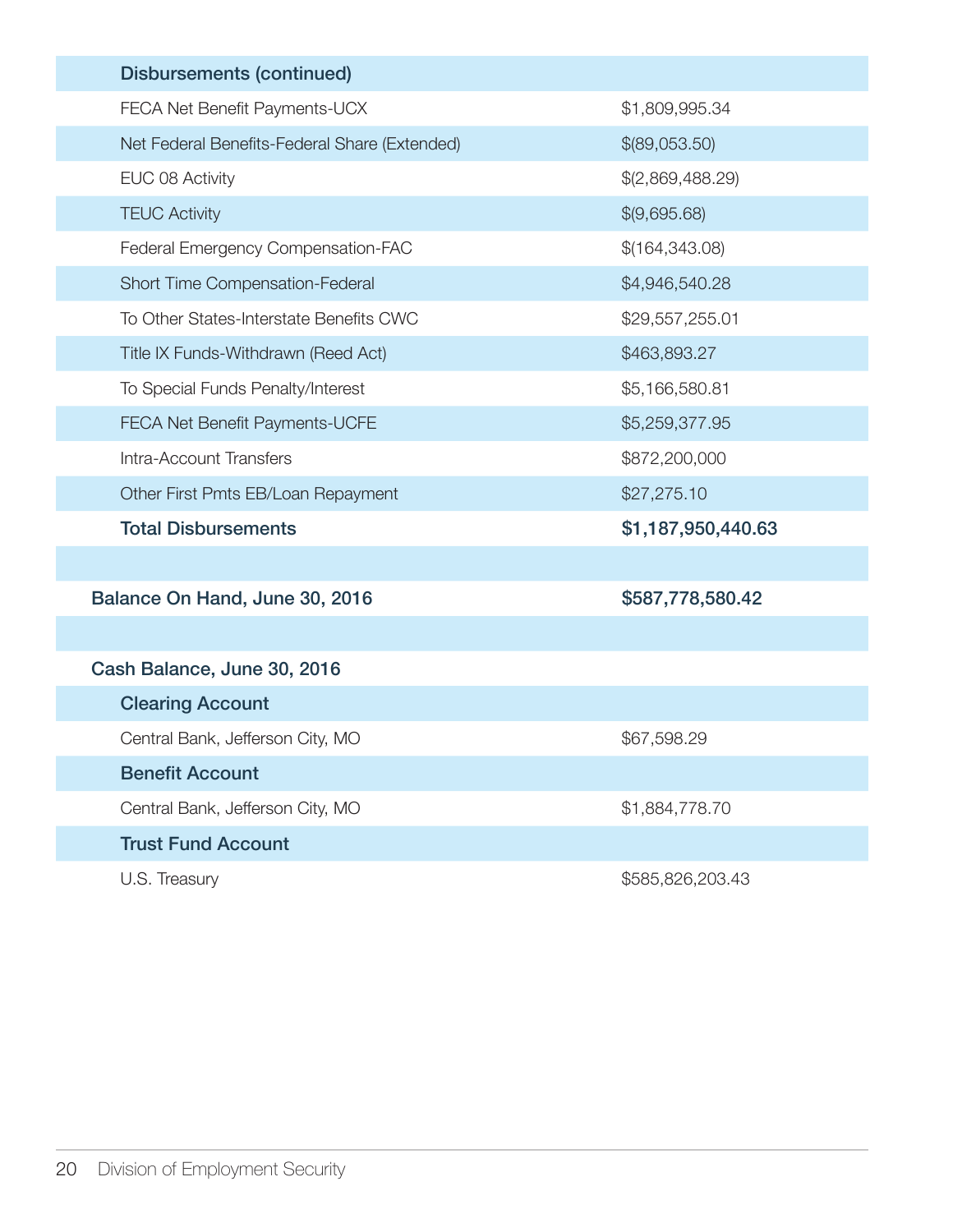## DIVISION OF WORKERS' **COMPENSATION**



#### Workplace Injuries

### JOHN J. HICKEY **Director**

The Missouri Division of Workers' Compensation (DWC) administers programs that provide services to all stakeholders including workers who were injured on the job or were exposed to occupational diseases arising out of and in the course of employment. The DWC makes sure injured workers receive benefits they are entitled to under the Missouri Workers' Compensation Law.



89,891 No claim for compensation filed with FROI

14,405 Claims for compensation filed with FROI

104,296 Total FROIs Received

### 1,928 Claims for compensation filed with no FROI

### 106,224 Total workplace injuries reported

Several changes have been made to the Workers' Compensation Law effective Jan. 1, 2014. Section 287.120, RSMo, was amended to include occupational diseases under the exclusive remedy provisions of the Workers' Compensation Law. A new definition was created for "occupational diseases due to toxic exposure" which includes only the following: mesothelioma, asbestosis, berylliosis, coal worker's pneumoconiosis,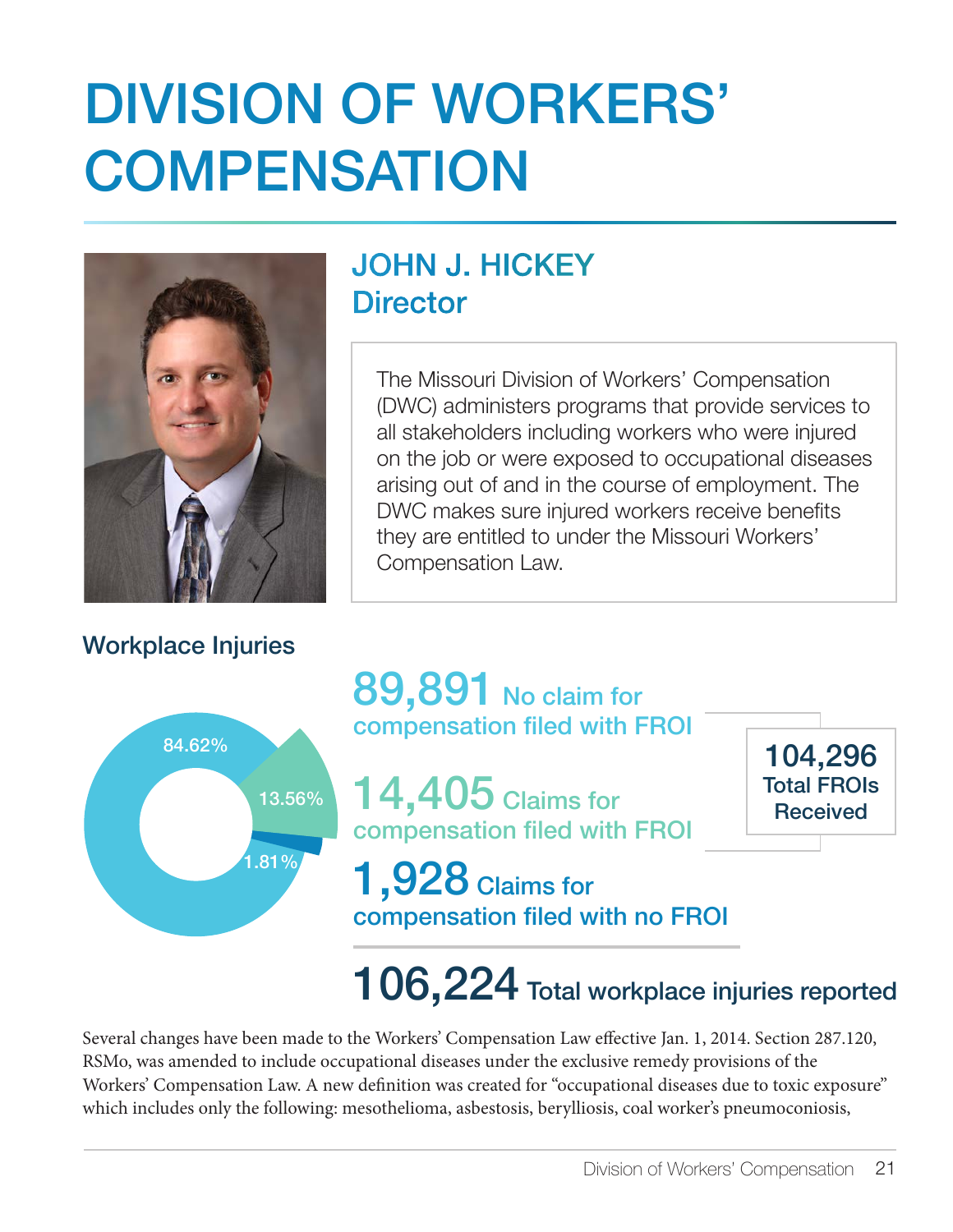bronchiolitis obliterans, silicosis, silicotuberculosis, manganism, acute myelogenous leukemia and myelodysplastic syndrome. If an employee sustains an occupational disease due to toxic exposure from the list above that results in permanent total disability or death, an employee may be entitled to receive an enhanced benefit in addition to permanent total disability or death benefits.

The funding for the DWC to administer the Workers' Compensation Law comes from a tax and surcharge on employer workers' compensation net deposits, net premiums or net assessments, and net premium equivalents for self-insured employers.



on employer workers' compensation net deposits, net premiums or net assessments, and net premium equivalents for self-insured employers

### \$17,876,127 Workers' Compensation Tax for CY 2015

### \$102,518,495 Second Injury Fund Surcharge for CY 2015

An employer or its insurer must report workplace injuries to the DWC, other than injuries that require immediate first aid and no further medical treatment or lost time from work, within 30 days of knowledge of the injury. Any person who knowingly fails to report the injury as required by law is deemed guilty of a misdemeanor and, on conviction shall be punished by fine or imprisonment, or both. Employees can file a formal Claim for Compensation to initiate a contested case proceeding in the Workers' Compensation Program.

Employers subject to the Missouri Workers' Compensation Law are required to either purchase workers' compensation insurance coverage through an insurance carrier authorized to insure such liability in the state of Missouri by the Missouri Department of Insurance, Financial Institutions and Profession Registration or obtain approval from the DWC to self-insure their workers' compensation liability.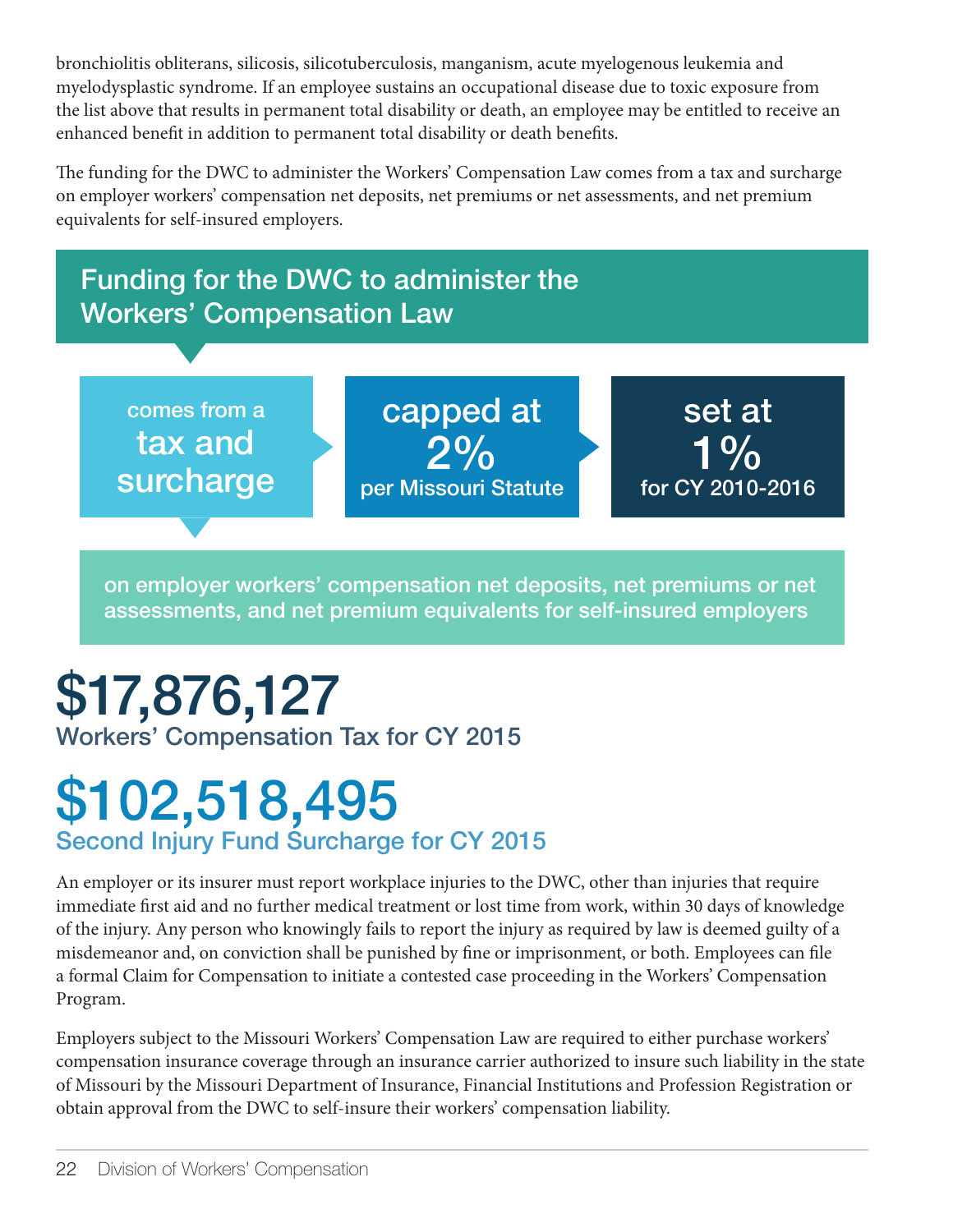### Self-Insurance

| Security Held FY 2016 <sup>2</sup> | \$632,312,532 |
|------------------------------------|---------------|
| Security Held FY 2015              | \$606,845,818 |
| Security Held FY 2014              | \$614,670,258 |
| Security Held FY 2013              | \$613,656,185 |
|                                    |               |

#### Individual Self-Insurance

| FY       | <b>Employers</b> | Employees<br>Covered <sup>1</sup> | Payroll Covered <sup>1</sup> | Applications<br>Received | Applications<br>Approved | Voluntary | <b>Involuntary</b><br>Withdrawals Terminations |
|----------|------------------|-----------------------------------|------------------------------|--------------------------|--------------------------|-----------|------------------------------------------------|
| 2016 284 |                  | 404,941                           | \$18,791,261,053 6           |                          | 4                        | 2         | O                                              |
| 2015 284 |                  | 411,976                           | $$18,343,765,153$ 0          |                          | $\mathcal{P}$            | 6         | $\Omega$                                       |
| 2014 290 |                  | 401,155                           | \$17,463,219,006 6           |                          | 5                        | 6         | $\Omega$                                       |
| 2013 285 |                  | 395,978                           | $$17,165,682,119$ 4          |                          |                          | 9         | $\Omega$                                       |
| 2012 287 |                  | 409,809                           | \$17,792,180,746 13          |                          |                          |           |                                                |

#### Group Trust Self-Insurance

| FY                                                                                                | <b>Employers</b> | <b>Employees</b><br>Covered <sup>1</sup> | Payroll Covered <sup>1</sup> | Applications<br>Received | Applications<br>Approved | Voluntary<br><b>Withdrawals</b> | <b>Involuntary</b><br><b>Terminations</b> |  |
|---------------------------------------------------------------------------------------------------|------------------|------------------------------------------|------------------------------|--------------------------|--------------------------|---------------------------------|-------------------------------------------|--|
|                                                                                                   | 2016 2,705       | 274,783                                  | \$9,271,689,585              | $\Omega$                 |                          | 0                               |                                           |  |
|                                                                                                   | 2015 2,706       | 278,783                                  | \$8,735,676,343              | $\overline{0}$           | $\Omega$                 | 0                               | $\theta$                                  |  |
|                                                                                                   | 2014 2,631       | 263,949                                  | \$8,445,711,213              | $\Omega$                 | $\bigcap$                |                                 | $\Omega$                                  |  |
|                                                                                                   | 2013 2,597       | 256,951                                  | \$8,164,050,965              | $\Omega$                 | 0                        | 0                               | $\Omega$                                  |  |
|                                                                                                   | 2012 2,504       | 253,798                                  | \$8,206,046,623              | $\bigcirc$               | $\bigcap$                |                                 | O                                         |  |
| 1 - Number valid as of close of prior calendar year<br>0. Evoludos populais collectiva to defeuit |                  |                                          |                              |                          |                          |                                 |                                           |  |

security called due to default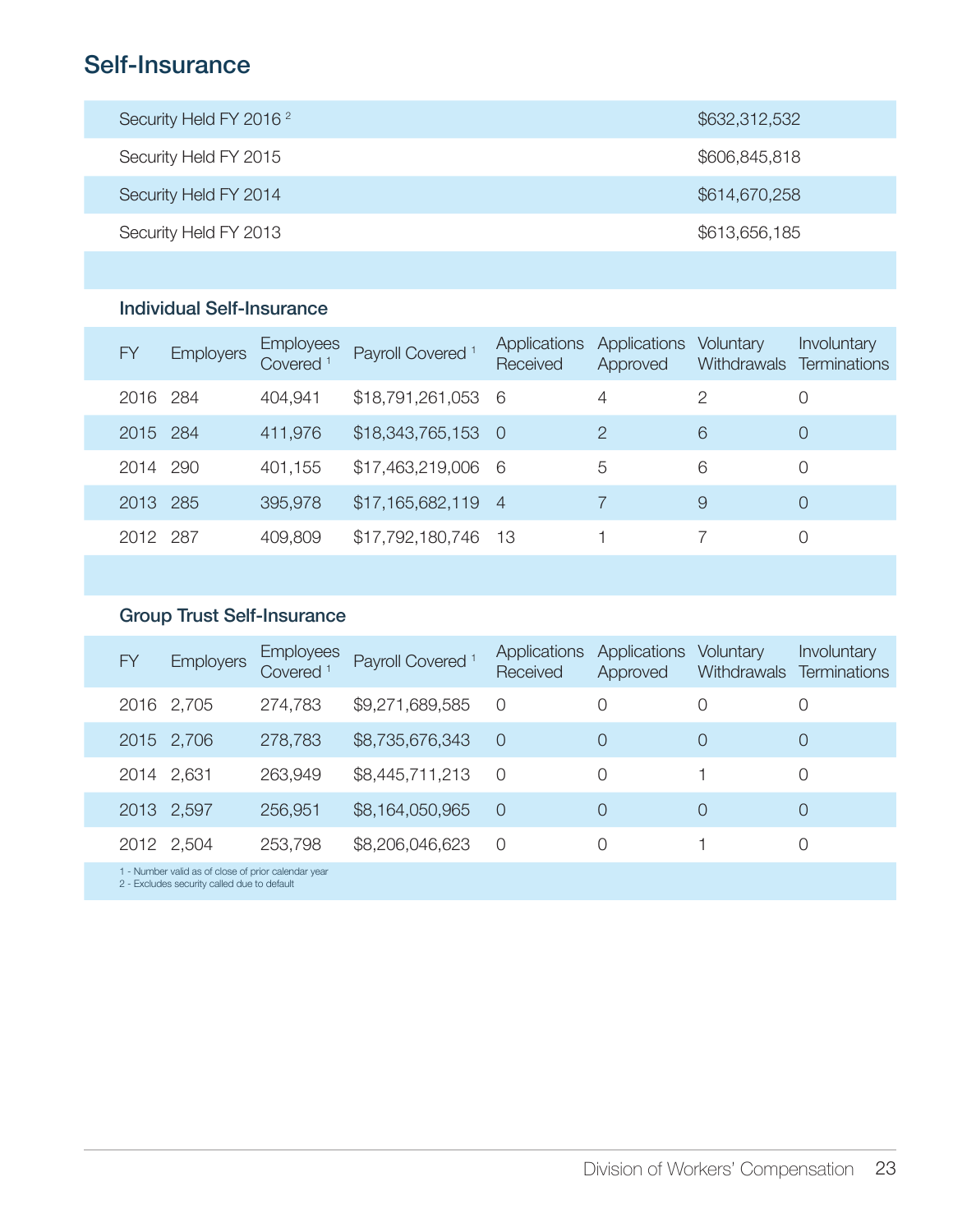Injured workers bear the burden of proving entitlement to benefits under the Workers' Compensation Law. Injured workers also can qualify for benefits from the Second Injury Fund.

### The Fund was created to benefit the physically handicapped and individuals with a previous work-related disability.

#### It encourages employment by permitting persons to be employed without exposing employers to any liability for previous disabilities.

The Fund, which receives money from a surcharge on employers' workers' compensation premiums, began facing financial difficulty in 2005 when the Second Injury Fund surcharge was capped at three percent by the General Assembly.

A change to the law effective Jan. 1, 2014, authorizes the imposition of a supplemental surcharge, not to exceed three percent, on employers' workers' compensation premiums. In addition, the Fund's liability was reduced by eliminating permanent partial disability claims to be filed against the Fund and permanent total claims were limited to certain prior disabilities. Other benefits were also eliminated from the Fund such as second job wage loss and medical and death benefits if the employer fails to insure its workers' compensation liability as required by law.

#### Second Injury Fund

| Total recipients of *PTD benefits (both ongoing and lump sum)              | 2,636           |
|----------------------------------------------------------------------------|-----------------|
| Recipients who received ongoing, lifetime PTD benefits                     | 1,924           |
| Total PTD benefits paid                                                    | \$94,522,468.15 |
| Total recipients of **PPD benefits (both ongoing and lump sum)             | 1,218           |
| Total PPD benefits paid                                                    | \$8,508,796.74  |
| Total recipients of Rehab benefits (both ongoing and lump sum)             | 42              |
| Total Rehab benefits paid                                                  | \$18,919.91     |
| Total recipients of Uninsured Medical benefits (both ongoing and lump sum) | 12              |
| Total Uninsured Medical benefits paid                                      | \$182,032.21    |
| Total recipients of Uninsured Death benefits (both ongoing and lump sum)   | 11              |
| <b>Total Uninsured Death benefits paid</b>                                 | \$178,651.36    |
| Total recipients of Lost Wages benefits (both ongoing and lump sum)        | 40              |
| Total Lost Wages benefits paid                                             | \$100,778.04    |
| *Permanent Total Disability                                                |                 |

\*Permanent Total Disability \*\*Permanent Partial Disability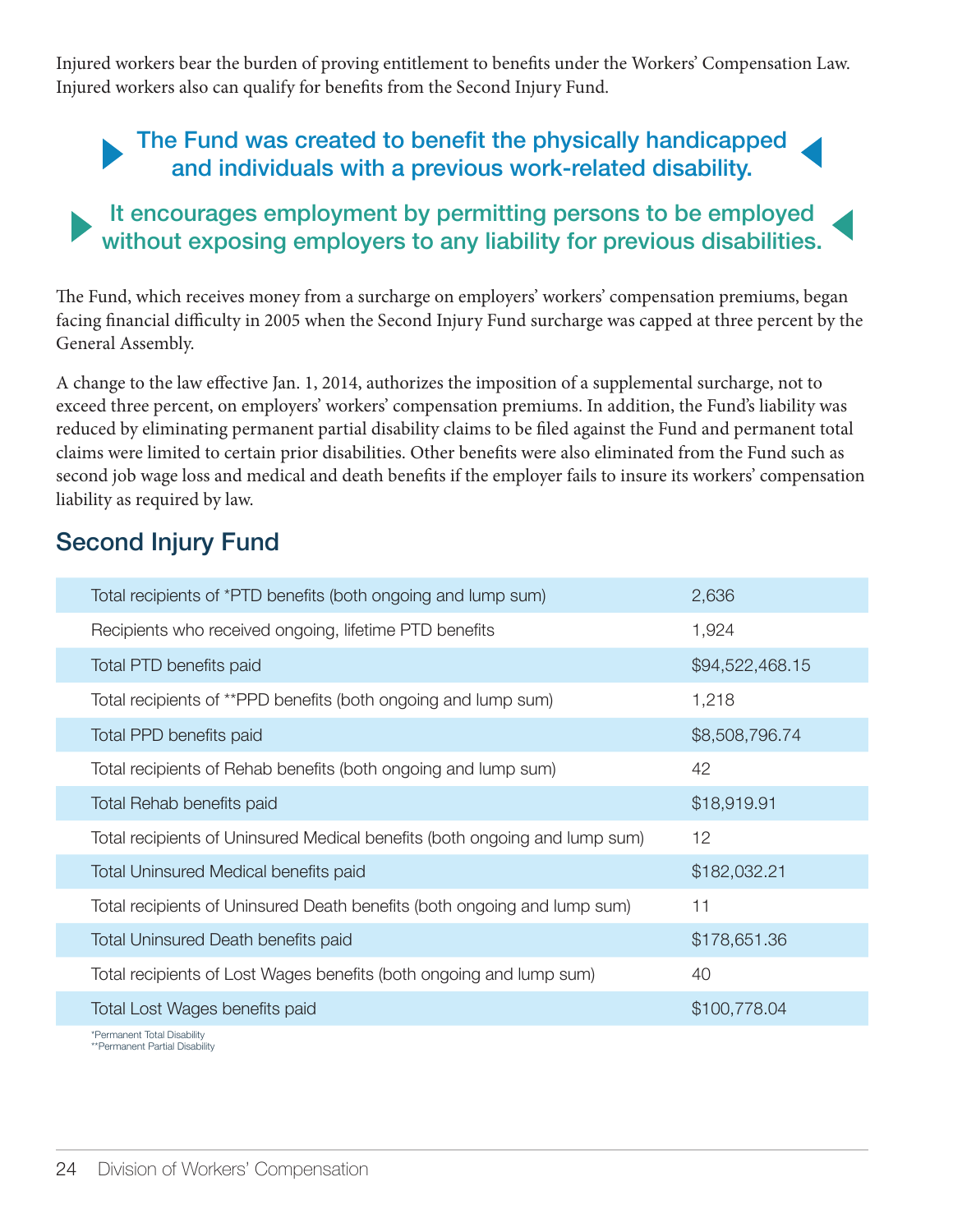Most workers' compensation cases are resolved through a settlement between the parties and without proceeding to a hearing, which is costly and time consuming. For cases not resolved by compromise settlement, the DWC's Administrative Law Judges (ALJs) conduct hearings and make determinations on what, if any, benefits are owed to the injured worker.

## $\begin{bmatrix} \begin{matrix} 1 \end{matrix} & \begin{matrix} 0 \\ 2 \end{matrix} & \begin{matrix} 20 \\ 0 \end{matrix} & \begin{matrix} 1 \\ 0 \end{matrix} & \begin{matrix} 50 \\ 4 \end{matrix} & \begin{matrix} 60 \\ 70 \end{matrix} & \begin{matrix} 60 \\ 1 \end{matrix} & \begin{matrix} 60 \\ 1 \end{matrix} & \begin{matrix} 60 \\ 1 \end{matrix} & \begin{matrix} 60 \\ 1 \end{matrix} & \begin{matrix} 60 \\ 1 \end{matrix} & \begin{matrix} 60 \\ 1 \end{matrix} & \begin{matrix} 60 \\ 1 \end{matrix$

97.86% 2.14%

402 Workers' Compensation awards

18,380 Workers' Compensation settlements approved

18,782 Total Workers' Compensation awards and settlements



#### Administrative Law Judges

Karla Boresi Kenneth Cain Suzette Carlisle Joseph Denigan Robert Dierkes Hannelore Fischer Karen Fisher Emily Fowler Kathleen Hart Margaret Holden\*

Robert House Lawrence Kasten Joseph Keaveny Edwin Kohner Margaret Landolt Victorine Mahon Paula McKeon Lisa Meiners Robert Miner John Ottenad

Lawrence Rebman Gary Robbins Angela Robyn Lee Schaefer Mark Siedlik Carl Strange Maureen Tilley Linda Wenman\* L.Timothy Wilson David Zerrer

\*Judges who served as Division of Workers' Compensation Administrative Law Judges during Fiscal Year 2016 that are no longer Administrative Law Judges with the Division of Workers' Compensation.

e DWC's Fraud and Noncompliance Unit investigates all allegations of fraud and noncompliance under chapter 287 of the Missouri Revised Statutes. Employers who are subject to the law and knowingly fail to insure their workers' compensation liability are committing a criminal offense that can lead to fines and prison time.

Under § 287.128.3(6), RSMo, fraud includes "Knowingly making or causing to be made any false or fraudulent material statement or material representation for the purpose of obtaining or denying a benet."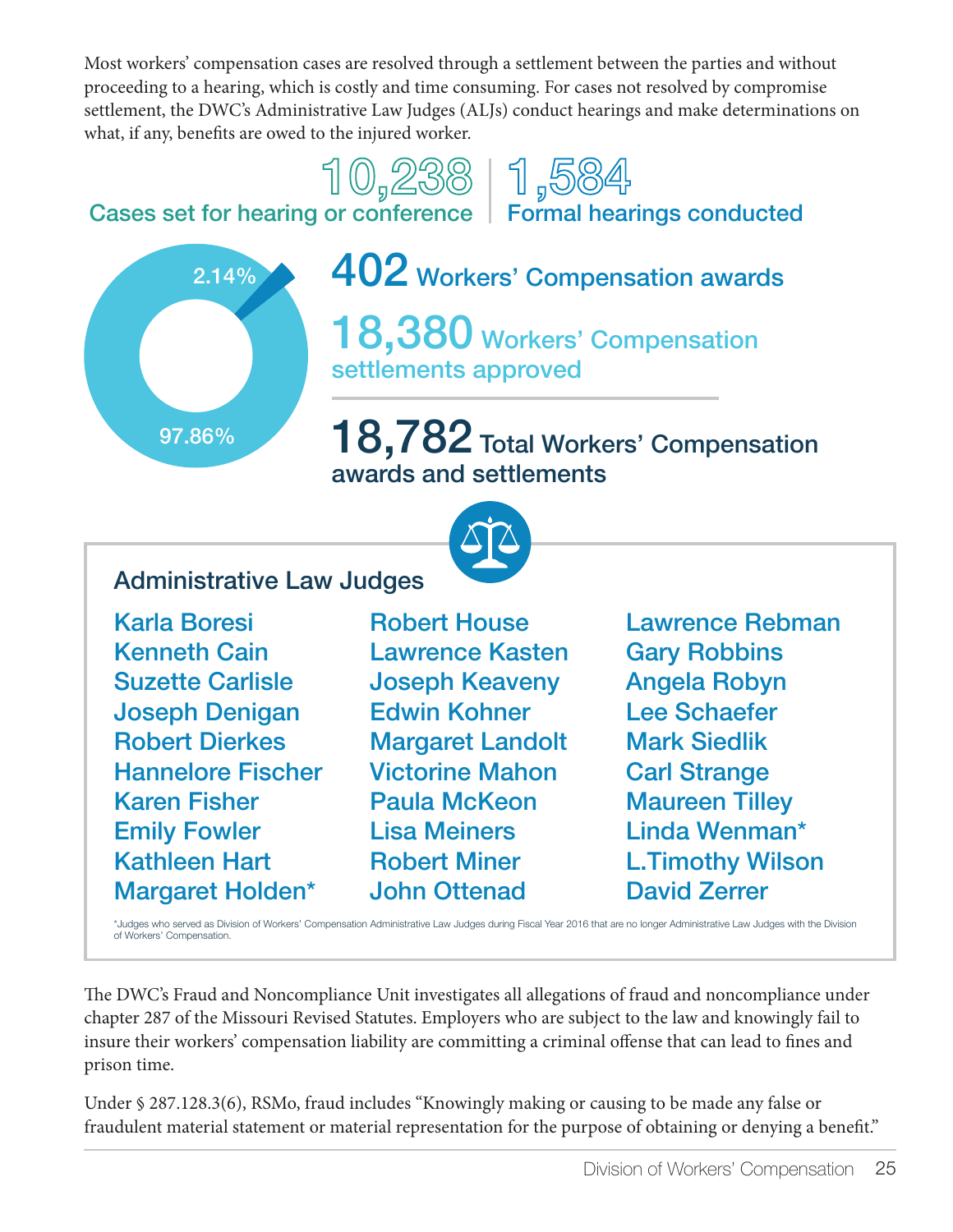

#### Accidents and Diseases by Severity for FY 2016

| Industry                                                                           | Fatalities <sup>1</sup> | Lost Time <sup>2</sup> | Medical <sup>3</sup> | Unknown or<br>Incident Only <sup>4</sup> | <b>Total</b> |
|------------------------------------------------------------------------------------|-------------------------|------------------------|----------------------|------------------------------------------|--------------|
| Accommodation and Food Services                                                    | $\overline{2}$          | 423                    | 2,097                | 3,718                                    | 6,240        |
| Administrative and Support and Waste<br><b>Management and Remediation Services</b> | $\overline{2}$          | 470                    | 1,451                | 2,271                                    | 4,194        |
| Agriculture, Forestry, Fishing and Hunting                                         | 3                       | 77                     | 300                  | 321                                      | 701          |
| Arts, Entertainment and Recreation                                                 | $\overline{O}$          | 109                    | 815                  | 903                                      | 1,827        |
| Construction                                                                       | 17                      | 754                    | 1,598                | 2,918                                    | 5,287        |
| <b>Educational Services</b>                                                        | $\overline{O}$          | 556                    | 3,434                | 3,886                                    | 7,876        |
| Finance and Insurance                                                              | $\overline{2}$          | 103                    | 364                  | 939                                      | 1,408        |
| <b>Health Care and Social Assistance</b>                                           | $\overline{2}$          | 1,139                  | 6,844                | 10,629                                   | 18,614       |
| Information                                                                        | $\overline{O}$          | 145                    | 349                  | 602                                      | 1,096        |
| Management of Companies and Enterprises                                            | $\overline{O}$          | 18                     | 37                   | 94                                       | 149          |
| Manufacturing                                                                      | 12                      | 1,243                  | 5,421                | 7,912                                    | 14,588       |
| Mining                                                                             | 1                       | 19                     | 32                   | 77                                       | 129          |
| Missing                                                                            | 6                       | 35                     | 44                   | 623                                      | 708          |
| Other Services (Except Public Administration)                                      | $\overline{O}$          | 180                    | 777                  | 1,077                                    | 2,034        |
| Professional, Scientific, and Technical Services                                   | 1                       | 198                    | 1,071                | 1,787                                    | 3,057        |
| <b>Public Administration</b>                                                       | 6                       | 862                    | 2,959                | 5,549                                    | 9,376        |
| Real Estate and Rental and Leasing                                                 | 1                       | 125                    | 292                  | 632                                      | 1,050        |
| <b>Retail Trade</b>                                                                | $\overline{4}$          | 966                    | 4,174                | 6,388                                    | 11,532       |
| Transportation and Warehousing                                                     | 18                      | 997                    | 1,578                | 2,471                                    | 5,064        |
| <b>Utilities</b>                                                                   | $\mathbf{1}$            | 160                    | 714                  | 542                                      | 1,417        |
| <b>Wholesale Trade</b>                                                             | $\overline{2}$          | 628                    | 1,575                | 2,976                                    | 5,181        |
| <b>Total</b>                                                                       | 80                      | 9,207                  | 35,926               | 56,315                                   | 101,528      |

1-Deaths reported. Death may later be determined not to be a compensable work related injury.<br>2-Cases where Temporary Total Disability (TTD) or Temporary Partial Disability (TPD) benefits were reported paid.<br>3-Cases where

4-Cases where no payment information has been received. Includes incident only cases reported to DWC as a precautionary measure.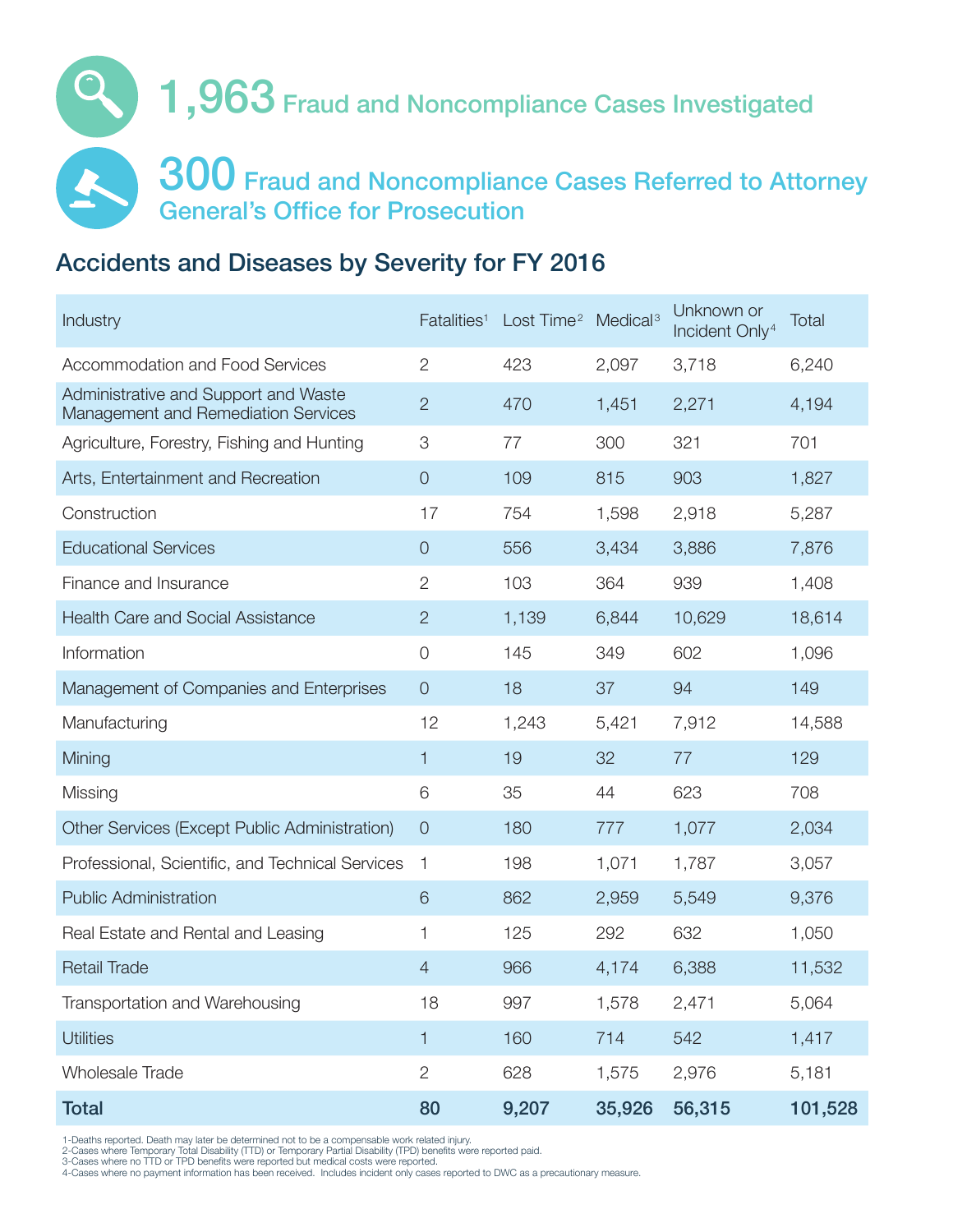### Cost by Industry and Type of Benefit for FY 2016

| Industry                                                                              | <b>Temporary</b><br><b>Benefits</b> | Permanent<br><b>Benefits</b> | Death<br><b>Benefits</b> | Medical<br><b>Benefits</b> | <b>Total</b><br><b>Benefits</b> |
|---------------------------------------------------------------------------------------|-------------------------------------|------------------------------|--------------------------|----------------------------|---------------------------------|
| Accommodation and Food<br>Services                                                    | \$513,295.12                        | \$501,028.68                 | \$0.00                   | \$6,052,771.87             | \$7,067,095.67                  |
| Administrative and Support<br>and Waste Management and<br><b>Remediation Services</b> | \$1,287,283.62                      | \$1,232,544.44               | \$0.00                   | \$7,722,233.23             | \$10,242,061.29                 |
| Agriculture, Forestry, Fishing,<br>and Hunting                                        | \$178,380.57                        | \$413,736.17                 | \$0.00                   | \$2,269,769.22             | \$2,861,885.96                  |
| Arts, Entertainment, and<br>Recreation                                                | \$231,199.64                        | \$468,349.69                 | \$0.00                   | \$3,189,185.53             | \$3,888,734.86                  |
| Construction                                                                          | \$3,683,000.91                      | \$2,835,363.45               | \$0.00                   | \$17,500,010.25            | \$24,018,374.61                 |
| <b>Educational Services</b>                                                           | \$1,092,491.57                      | \$1,414,354.99               | \$0.00                   | \$14,000,248.78            | \$16,507,095.34                 |
| Finance and Insurance                                                                 | \$213,475.64                        | \$192,795.76                 | \$0.00                   | \$1,624,704.83             | \$2,030,976.23                  |
| <b>Health Care and Social</b><br>Assistance                                           | \$2,035,305.68                      | \$2,384,413.09               | \$0.00                   | \$20,331,386.71            | \$24,751,105.48                 |
| Information                                                                           | \$617,747.49                        | \$173,795.22                 | \$0.00                   | \$2,391,830.32             | \$3,183,373.03                  |
| Management of Companies<br>and Enterprises                                            | \$36,058.67                         | \$3,291.38                   | \$0.00                   | \$189,350.53               | \$228,700.58                    |
| Manufacturing                                                                         | \$3,712,903.61                      | \$4,352,805.94               | \$0.00                   | \$30,040,547.88            | \$38,106,257.43                 |
| Mining                                                                                | \$91,719.94                         | \$51,724.47                  | \$0.00                   | \$601,765.00               | \$745,209.41                    |
| Missing                                                                               | \$125,488.27                        | \$456,236.06                 | \$0.00                   | \$608,073.06               | \$1,189,797.39                  |
| <b>Other Services (Except Public</b><br>Administration)                               | \$441,989.47                        | \$541,999.00                 | \$0.00                   | \$3,744,046.82             | \$4,728,035.29                  |
| Professional, Scientific, and<br><b>Technical Services</b>                            | \$589,402.24                        | \$788,919.41                 | \$0.00                   | \$4,744,989.91             | \$6,123,311.56                  |
| <b>Public Administration</b>                                                          | \$2,323,012.10                      | \$2,730,012.80               | \$5,000.00               | \$14,801,252.94            | \$19,859,277.84                 |
| Real Estate and Rental and<br>Leasing                                                 | \$356,602.73                        | \$408,898.02                 | \$0.00                   | \$2,085,473.80             | \$2,850,974.55                  |
| <b>Retail Trade</b>                                                                   | \$1,923,659.87                      | \$2,237,990.14               | \$50,000.00              | \$17,669,459.34            | \$21,881,109.35                 |
| Transportation and<br>Warehousing                                                     | \$4,239,284.64                      | \$1,927,667.75               | \$0.00                   | \$14,460,231.55            | \$20,627,183.94                 |
| <b>Utilities</b>                                                                      | \$604,044.82                        | \$615,957.78                 | \$0.00                   | \$4,502,992.70             | \$5,722,995.30                  |
| Wholesale Trade                                                                       | \$1,994,753.39                      | \$1,139,582.84               | \$0.00                   | \$11,625,025.94            | \$14,759,362.17                 |
| <b>Total</b>                                                                          | \$26,291,099.99                     | \$24,871,467.08              | \$55,000.00              | \$180,155,350.21           | \$231,372,917.28                |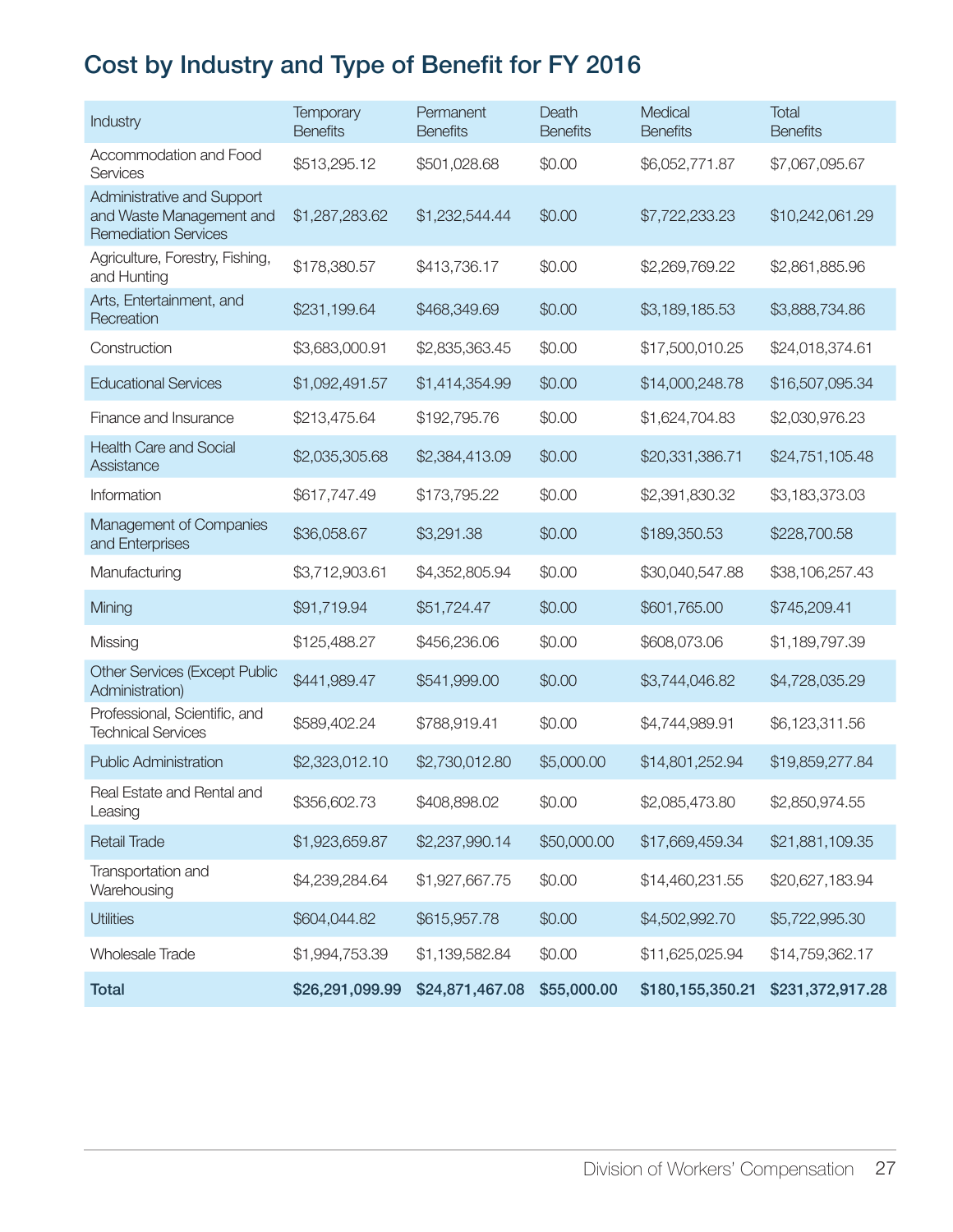### Cost by Type of Disability of All Incidences

| Type                          | <b>Fiscal</b><br>Year | Number of<br>Incidences | Non Medical<br>Compensation <sup>2</sup> | Medical<br>Compensation | Total            |
|-------------------------------|-----------------------|-------------------------|------------------------------------------|-------------------------|------------------|
| <b>Accidental<sup>3</sup></b> |                       |                         |                                          |                         |                  |
| Temporary <sup>4</sup>        | 2012                  | 49,210                  | \$10,726,548.85                          | \$93,384,843.83         | \$104,111,392.68 |
|                               | 2013                  | 47,175                  | \$12,147,554.33                          | \$97,690,660.55         | \$109,838,214.88 |
|                               | 2014                  | 47,530                  | \$16,159,441.66                          | \$125,231,501.61        | \$141,390,943.27 |
|                               | 2015                  | 47,320                  | \$21,734,787.20                          | \$147,876,578.41        | \$169,611,365.61 |
|                               | 2016                  | 41,389                  | \$20,898,170.85                          | \$146,252,117.04        | \$167,150,287.89 |
| Permanent <sup>5</sup>        | 2012                  | 16,257                  | \$277,847,183.44                         | \$300,065,323.54        | \$577,912,506.98 |
|                               | 2013                  | 15,313                  | \$253,161,280.07                         | \$283,933,718.71        | \$537,094,998.78 |
|                               | 2014                  | 14,172                  | \$222,358,080.36                         | \$259,939,871.85        | \$482,297,952.21 |
|                               | 2015                  | 10,444                  | \$141,220,493.30                         | \$166,430,852.81        | \$307,651,346.11 |
|                               | 2016                  | 2,975                   | \$29,070,508.99                          | \$31,254,130.52         | \$60,324,639.51  |
| Death <sup>6</sup>            | 2012                  | 101                     | \$3,921,426.80                           | \$1,098,655.11          | \$5,020,081.91   |
|                               | 2013                  | 92                      | \$4,135,169.24                           | \$902,244.44            | \$5,037,413.68   |
|                               | 2014                  | 83                      | \$1,445,121.16                           | \$1,660,225.86          | \$3,105,347.02   |
|                               | 2015                  | 94                      | \$4,418,398.99                           | \$1,188,201.52          | \$5,606,600.51   |
|                               | 2016                  | 78                      | \$88,517.12                              | \$273,569.72            | \$362,086.84     |
| <b>Total</b>                  | 2012                  | 65,568                  | \$292,495,159.09                         | \$394,548,822.48        | \$687,043,981.57 |
|                               | 2013                  | 62,580                  | \$269,444,003.64                         | \$382,526,623.70        | \$651,970,627.34 |
|                               | 2014                  | 61,785                  | \$239,962,643.18                         | \$386,831,599.32        | \$626,794,242.50 |
|                               | 2015                  | 57,858                  | \$167,373,679.49                         | \$315,495,632.74        | \$482,869,312.23 |
|                               | 2016                  | 44,442                  | \$50,057,196.96                          | \$177,779,817.28        | \$227,837,014.24 |
| Occupational                  |                       |                         |                                          |                         |                  |
| Temporary                     | 2012                  | 1,472                   | \$2,583.00                               | \$2,321,989.04          | \$2,595,572.04   |
|                               | 2013                  | 1,727                   | \$428,984.27                             | \$1,891,162.39          | \$2,320,146.66   |
|                               | 2014                  | 1,647                   | \$249,393.78                             | \$2,139,313.30          | \$2,388,707.08   |
|                               | 2015                  | 1,840                   | \$376,150.83                             | \$2,304,555.25          | \$2,680,706.08   |
|                               | 2016                  | 949                     | \$267,305.37                             | \$1,781,380.92          | \$2,048,686.29   |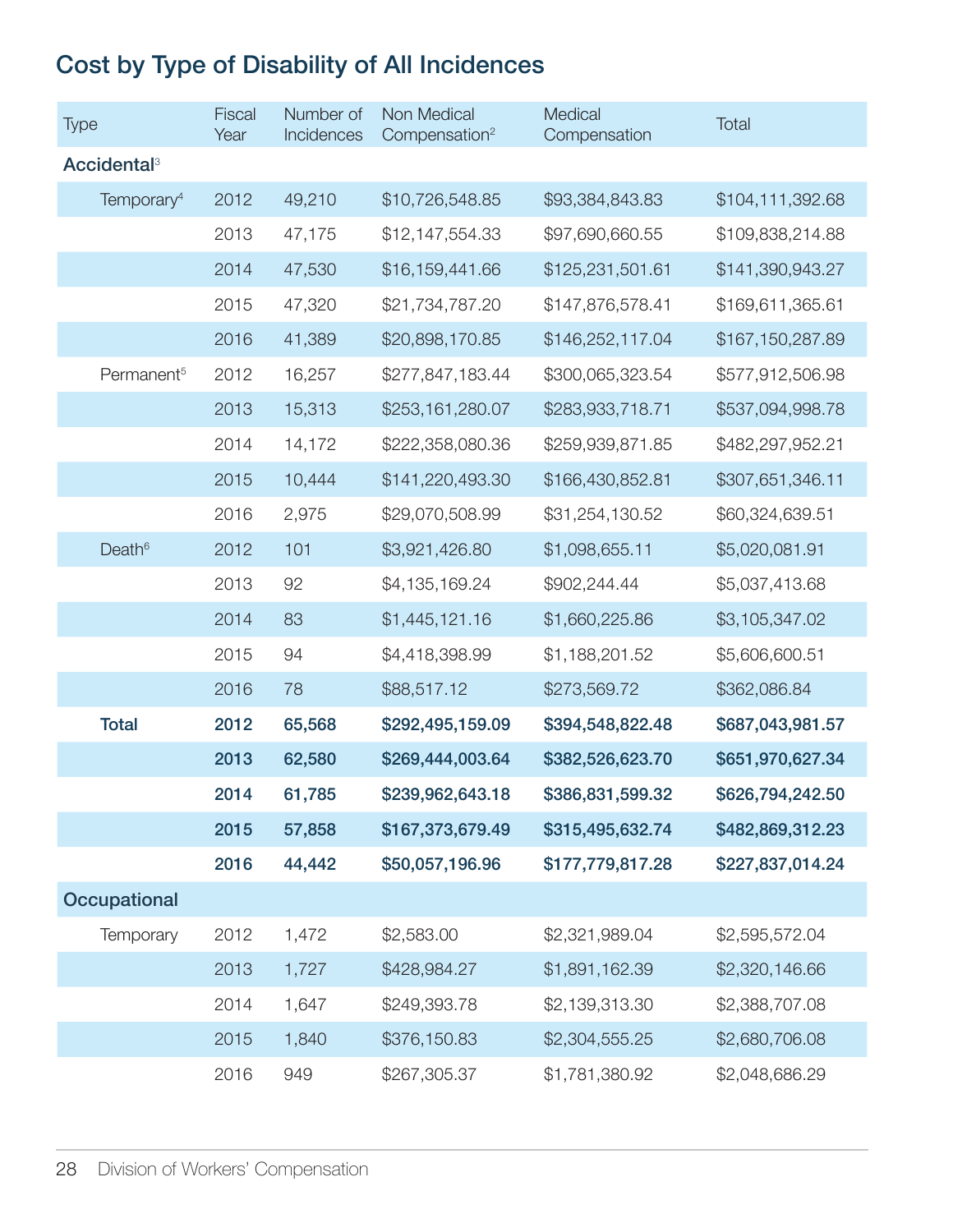| <b>Occupational (continued)</b>        |                |                         |                                          |                         |                  |  |  |
|----------------------------------------|----------------|-------------------------|------------------------------------------|-------------------------|------------------|--|--|
| <b>Type</b>                            | Fiscal<br>Year | Number of<br>Incidences | Non Medical<br>Compensation <sup>2</sup> | Medical<br>Compensation | Total            |  |  |
| Permanent                              | 2012           | 795                     | \$13,319,664.21                          | \$7,571,246.13          | \$20,890,910.34  |  |  |
|                                        | 2013           | 699                     | \$11,935,846.31                          | \$6,758,134.21          | \$18,693,980.52  |  |  |
|                                        | 2014           | 607                     | \$10,338,471.85                          | \$5,882,128.80          | \$16,220,600.65  |  |  |
|                                        | 2015           | 402                     | \$6,586,552.31                           | \$3,951,536.41          | \$10,538,088.72  |  |  |
|                                        | 2016           | 65                      | \$893,065.74                             | \$592,995.21            | \$1,486,060.95   |  |  |
| Death                                  | 2012           | $\overline{7}$          | \$80,003.09                              | \$13,590.50             | \$93,593.59      |  |  |
|                                        | 2013           | $\mathcal{G}$           | \$100.00                                 | \$0.00                  | \$100.00         |  |  |
|                                        | 2014           | 14                      | \$19,740.67                              | \$16,282.48             | \$36,023.15      |  |  |
|                                        | 2015           | 14                      | \$185,000.00                             | \$0.00                  | \$185,000.00     |  |  |
|                                        | 2016           | $\overline{2}$          | \$0.00                                   | \$0.00                  | \$0.00           |  |  |
| <b>Total</b>                           | 2012           | 2,274                   | \$13,673,250.30                          | \$9,906,825.67          | \$23,580,075.97  |  |  |
|                                        | 2013           | 2,435                   | \$12,364,930.58                          | \$8,649,296.60          | \$21,014,227.18  |  |  |
|                                        | 2014           | 2,268                   | \$10,607,606.30                          | \$8,037,724.58          | \$18,645,330.88  |  |  |
|                                        | 2015           | 2,256                   | \$7,147,703.14                           | \$6,256,091.66          | \$13,403,794.80  |  |  |
|                                        | 2016           | 1,016                   | \$1,160,371.11                           | \$2,374,376.13          | \$3,534,747.24   |  |  |
| <b>Records</b><br>Unknown <sup>7</sup> | 2012           | 39,241                  | \$0.00                                   | \$0.00                  | \$0.00           |  |  |
|                                        | 2013           | 38,430                  | \$0.00                                   | \$0.00                  | \$0.00           |  |  |
|                                        | 2014           | 40,308                  | \$0.00                                   | \$0.00                  | \$0.00           |  |  |
|                                        | 2015           | 41,621                  | \$0.00                                   | \$0.00                  | \$0.00           |  |  |
|                                        | 2016           | 56,070                  | \$0.00                                   | \$1,156.80              | \$1,156.80       |  |  |
| <b>Total</b>                           | 2012           | 107,083                 | \$306,168,409.39                         | \$404,455,648.15        | \$710,624,057.54 |  |  |
|                                        | 2013           | 103,445                 | \$281,808,934.22                         | \$391,175,920.30        | \$672,984,854.52 |  |  |
|                                        | 2014           | 104,361                 | \$250,570,249.48                         | \$394,869,323.90        | \$645,439,573.38 |  |  |
|                                        | 2015           | 101,735                 | \$174,521,382.63                         | \$321,751,724.40        | \$496,273,107.03 |  |  |
|                                        | 2016           | 101,528                 | \$51,217,568.07                          | \$180,155,350.21        | \$231,372,918.28 |  |  |

1-Based on date of injury.<br>2-Includes any compensation paid other than medical (TTD, TPD, TTSalary, PPD, PTD, Death, Burial)<br>3-Defined as any injury reported with a nature code other than those classified as "Occupational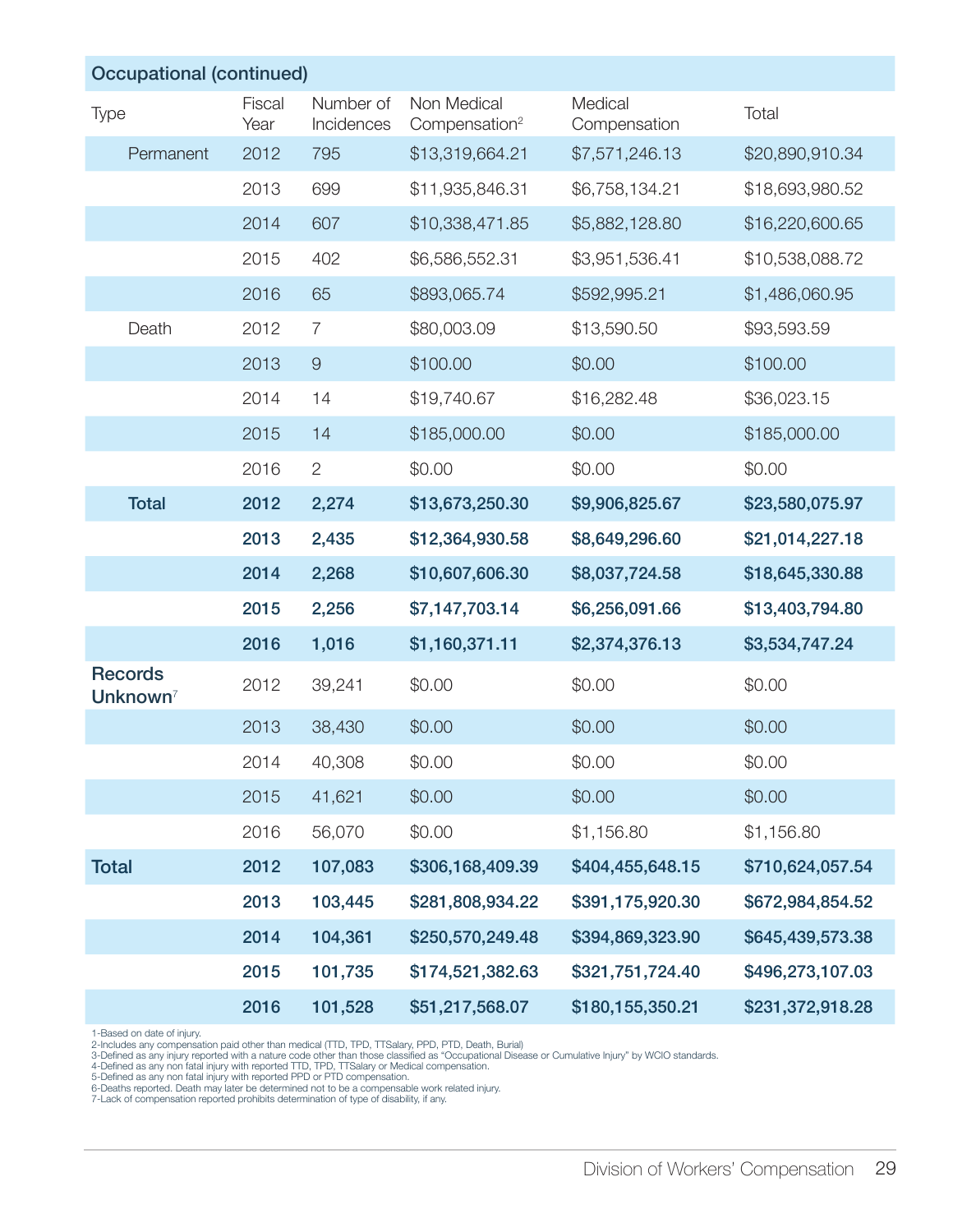## DIVISION OF LABOR STANDARDS



### JOHN LINDSEY **Director**

The Division of Labor Standards (DLS) and its sections help employers comply with Missouri labor laws and handle complaints from workers to ensure all Missourians are safe on the job and paid wages required by law.

### WAGE AND HOUR

The Wage and Hour Section administers the Child Labor, Minimum Wage and Prevailing Wage Laws for the state of Missouri. Its primary responsibility is assuring child safety, resolving pay disputes and providing information to the public. In FY 2016, the division continued its community outreach program to reduce violations by encouraging compliance through education. This new program targets Missouri counties, public bodies and businesses with a direct visit from division staff. During these visits, the entity is informed and given the opportunity to correct any discrepancy outside the law.

### Youth Employment

The Missouri Child Labor Law ensures no child under 16 years of age is employed in an occupation or in a manner that is hazardous or detrimental to the child's safety, health, morals, educational processes or general well-being.

1,579 **Entertainment Permits** Issued

4,060 **Work Certificates Reviewed** 

2,617 Public and **Private Contacts** 

32 Children at Businesses in **Compliance** 

25 **Complaints Reviewed**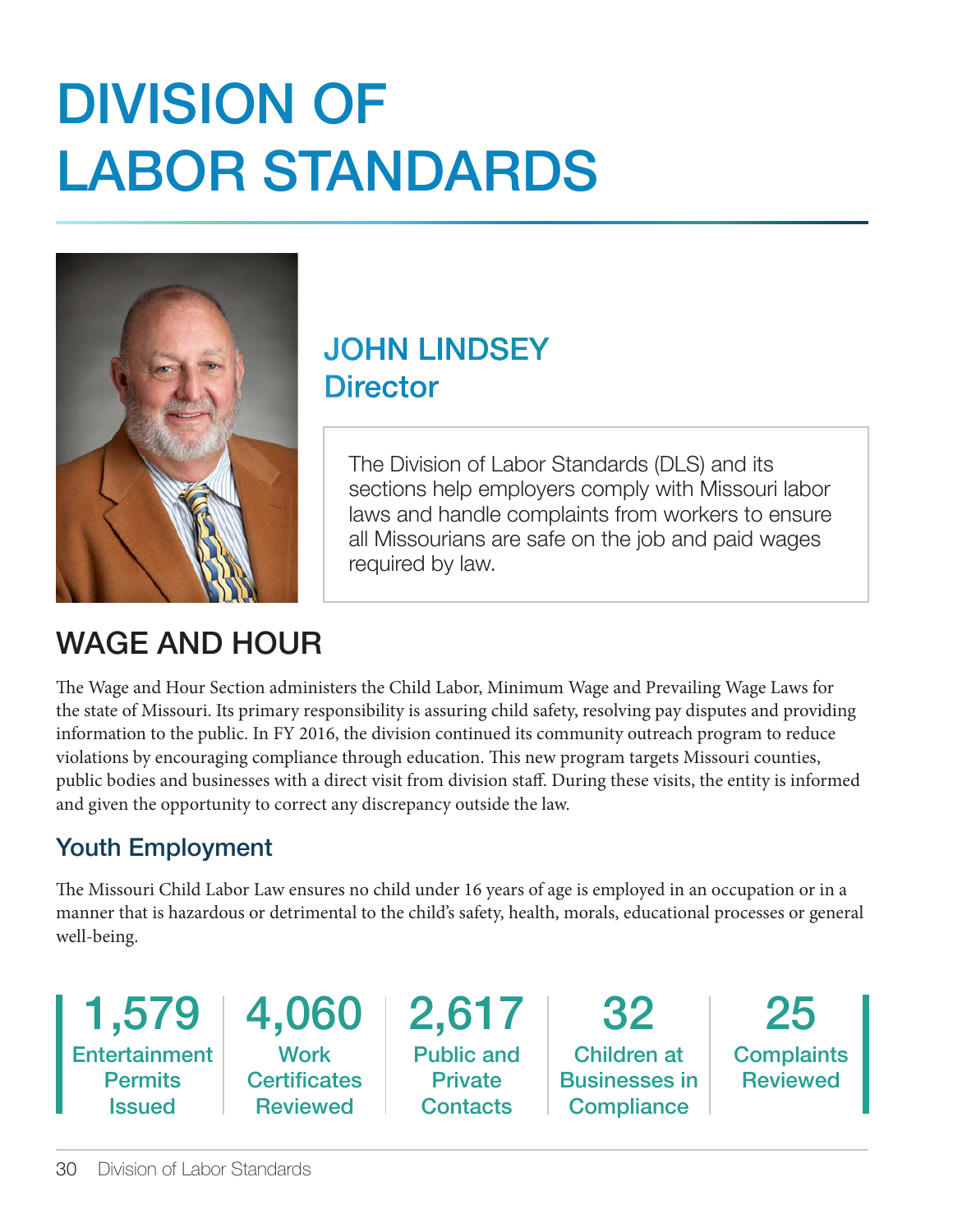### Minimum Wage

The minimum wage program responds to inquiries from employers and workers about their responsibilities and rights under Missouri wage and hour laws. The program also provides educational outreach to businesses and mediates pay disagreements under the Minimum Wage Law.

| 1,922           | 15,027            | 37                   | 884               |
|-----------------|-------------------|----------------------|-------------------|
| <b>Direct</b>   | <b>Public and</b> | <b>Businesses</b>    | <b>Complaints</b> |
| <b>Business</b> | <b>Private</b>    | <b>Assisted with</b> | <b>Reviewed</b>   |
| Visits          | <b>Contacts</b>   | <b>Compliance</b>    |                   |

### Prevailing Wage

The prevailing wage program is responsible for setting the wage rate on public works construction projects with submitted wage surveys collected from contractor representatives around the state. The program also provides educational training to public bodies, contractors, reviews complaints for authenticity and presents audit conclusions in pay disagreements.

| 559                | 8,706           | 130                  | 219               |
|--------------------|-----------------|----------------------|-------------------|
| <b>Direct</b>      | <b>Contacts</b> | <b>Businesses</b>    | <b>Complaints</b> |
| <b>Public Body</b> | <b>Made</b>     | <b>Assisted with</b> | <b>Reviewed</b>   |
| Visits             |                 | <b>Compliance</b>    |                   |

### Public Works Construction Projects Reported

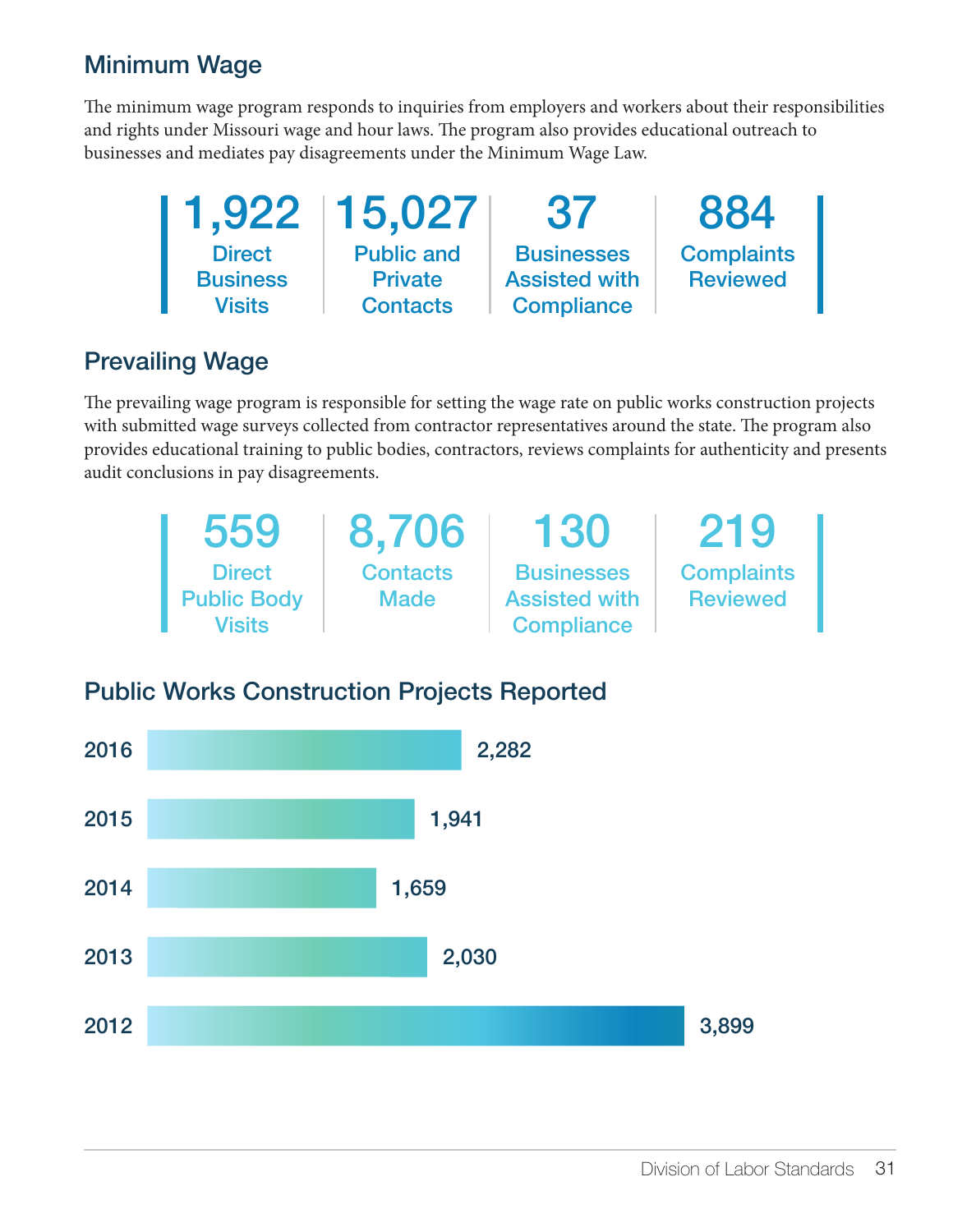### MINE AND CAVE SAFETY

The Mine and Cave Safety and Health Program improves the safety of Missouri mines and caves by offering training to miners, mine owners, mine operators and contractors. Chapter 293 of the Missouri Revised Statutes requires each mine to be inspected on a regular basis for hazards and unsafe or unhealthy work practices.



Missouri has received federal grant money to provide required training to miners since 1979. Currently, three full-time mine training specialists and one private contract trainer provide the required MSHA training though the program.

The program focuses on innovative training solutions, applying modern adult learning principles for maximum information retention to help achieve the overall goal of eliminating all mine fatalities.

## 6% Increase in training provided to contractors<br>6% over the past two calendar years

There are a total of 160 individuals trained from operators with less than five employees. Small operators that are unable to take advantage of resources larger operators receive, continues to be our focus as well as providing training resources for contractors and other stakeholders.

Also in 2016, Missouri University of Science and Technology in Rolla played host to the Missouri Mine Rescue Association Mine Rescue Competition. Sixteen mine rescue teams from around the country participated.

3,657 440 957 12,577 \$689,040

### miners trained caves inspected hazards found/abated fines operators avoided miners affected (including contactors)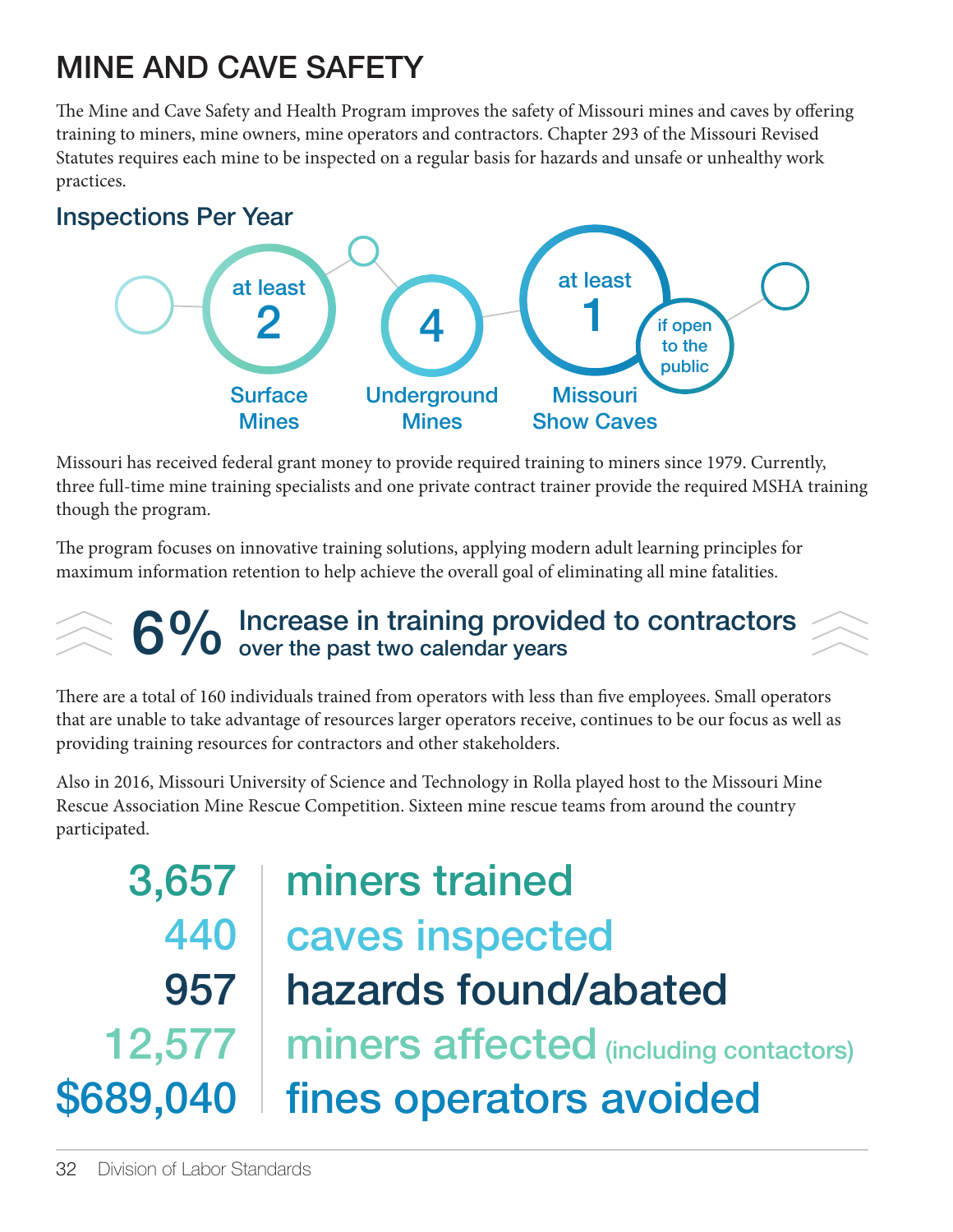#### Missouri Show Caves

Bear Cave, Camdenton Bluff Dwellers Cavern, Noel Bonne Terre Mine, Bonne Terre Bridal Cave, Camdenton Cameron Cave, Hannibal Cathedral Cave, Leasburg Cave Restaurant, Richland Cave Vineyard, Ste. Genevieve Crystal City Underground, Crystal City

Current River Cavern, Van Buren Fantastic Caverns, Springfield Fantasy World Caverns, Tuscumbia Fisher Cave, Sullivan Jacob's Cave, Versailles Ozarks Marina, Camdenton Mark Twain Cave, Hannibal Marvel Cave, Branson Meramec Caverns, Stanton

Mincke Quarry Cave, Eureka Onondaga, Leasburg Ozark Caverns, Linn Creek Smallin Civil War Cave, Ozark Talking Rocks Cavern, Branson The Cave, Festus The Cave Bar and Grill, Lanagan Third Rail Mine, Pacific Truitt's Cave, Lanagan

#### 10 Year Production in Tons

| Year | Clay         | Coal       | Copper | Iron      | Lead           | <b>Zinc</b> | Granite      | Shale      | Silica       |
|------|--------------|------------|--------|-----------|----------------|-------------|--------------|------------|--------------|
| 2007 | 1,176,266.97 | 239,944.37 | 21,300 | 1,876.81  | 323,421        | 78,406      | 1,174,647.45 | 674,598.46 | 707,326.10   |
| 2008 | 1,192,187.66 | 230,893.34 | 22,580 | 9,923.67  | 305,165        | 66,285      | 973,800.56   | 755,767.74 | 977,703.60   |
| 2009 | 1,085,690.43 | 373,513.79 | 23,154 | 26,244.27 | 280,673        | 58,650      | 1,056,331.45 | 667,066.52 | 895,707.67   |
| 2010 | 1,386,241.19 | 458,401.48 | 16,710 | 4,085.66  | 241,185        | 55,329      | 784,836.99   | 260,425    | 1,097,696.35 |
| 2011 | 1,736,957.68 | 455,713.73 | 17,695 | 25        | 250,911        | 57,250      | 1,108,165.49 | 264,190.07 | 1,419,175.41 |
| 2012 | 1,912,067.44 | 460,918.67 | 28,240 | 18,926.95 | 260,150        | 53,187      | 1,162,022.20 | 301,162.06 | 1,861,986.66 |
| 2013 | 1,728,676.48 | 402,486.45 | 27,902 | 15,614    | 262.028 53.717 |             | 1,025,649.45 | 301,162.06 | 1,538,325.69 |
| 2014 | 1,743,699.71 | 383,705.75 | 22,693 | 13,348.91 | 264,214 61,294 |             | 1,027,504.43 | 305,264.82 | 1,159,259.30 |
| 2015 | 1,709,539.51 | 269,701.78 | 29,759 | 7.533     | 262.115        | 54.236      | 1,027,342.48 | 313,214.88 | 1,200,739.94 |
| 2016 | 1,735,977.45 | 99,232.85  | 21,605 | - 0       | 172.748 34.294 |             | 1,053,681.69 | 252,048.19 | 718,810,22   |

#### 10 Year Production Fee Collection

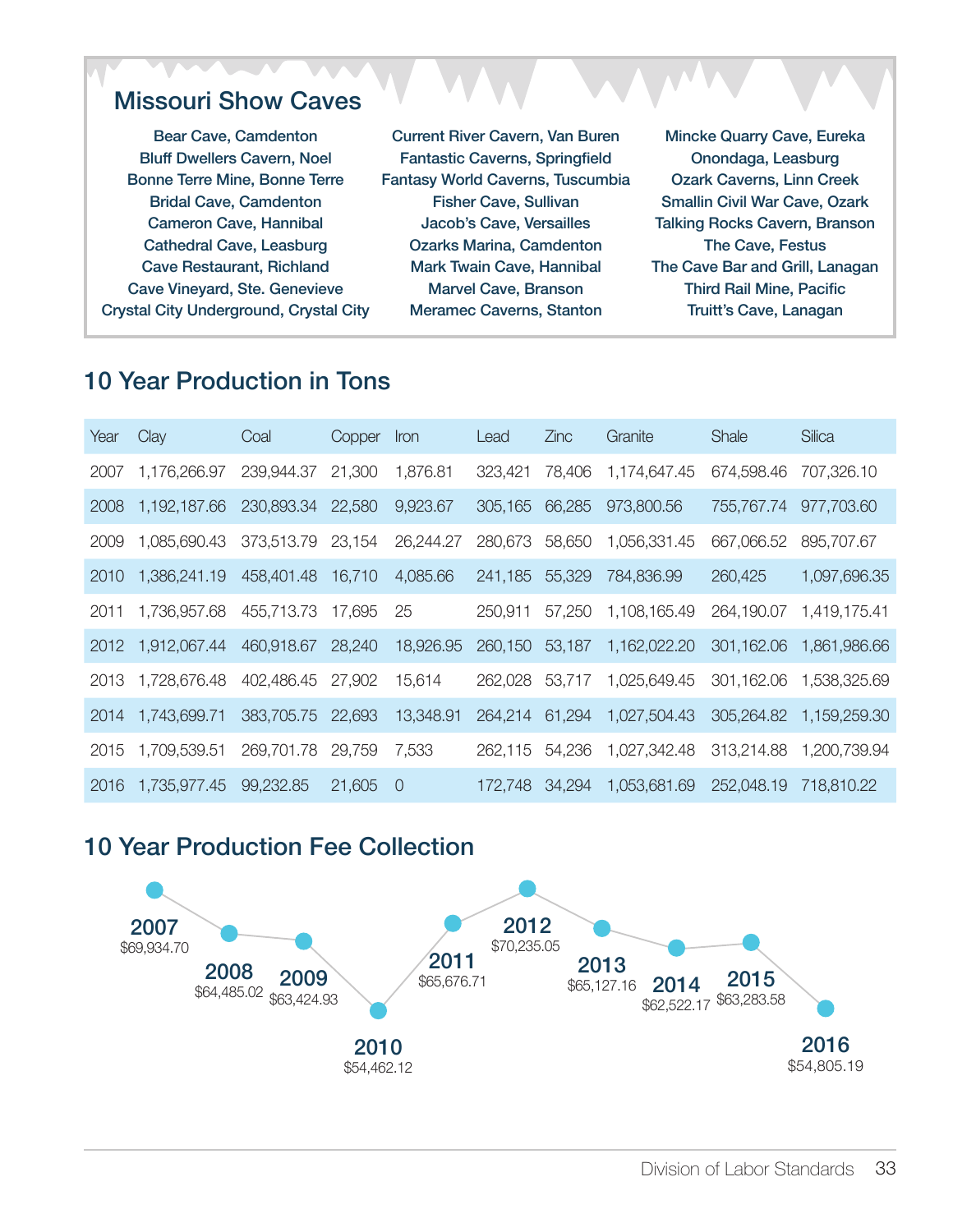### ON-SITE SAFETY AND HEALTH CONSULTATION PROGRAM

The On-Site Safety and Health Consultation Program strives to reduce work-related injuries, illnesses and fatalities by educating and training employers and employees in workplace safety and health issues. The program provides free consultations for Missouri employers with less than 250 employees. At the request of the employer, the consultants identify safety and health hazards and offer recommendations for correction with no penalties or fines.



### Hazard Lab

In FY 2011, two consultants developed an idea to promote a safer working environment by assisting employers in identifying hazards. That idea is now known as the Hazard Lab, where actual hazards are displayed and attendees walk through the lab and identify the hazards. The Hazard Lab also reveals the types of hazards found during a typical consultation, showing the employer the importance of participating in the On-Site Program. After viewing the Hazard Lab, there is a presentation discussing the hazards and standard OSHA violations.

### Safety and Health Achievement Recognition Program (SHARP)

The Missouri On-Site Safety and Health Consultation Program, in conjunction with OSHA, administers the program. It rewards small businesses that operate exceptional health and safety programs. Participation is offered to businesses that worked with the On-Site consultants, implemented safety programs and significantly reduced workplace injury and illness rates.

### Holloway America and Prestressed Casting Company achieved SHARP status

### 36 companies are currently participating in SHARP

In 2008, the Missouri On-Site Safety and Health Consultation Program, along with Missouri SHARP employers, formed the Missouri SHARP Association. The association mentors and educates potential and current SHARP sites in continually improving their safety and health management programs. Three meetings are held each year where presenters provide information on the latest safety and health management techniques.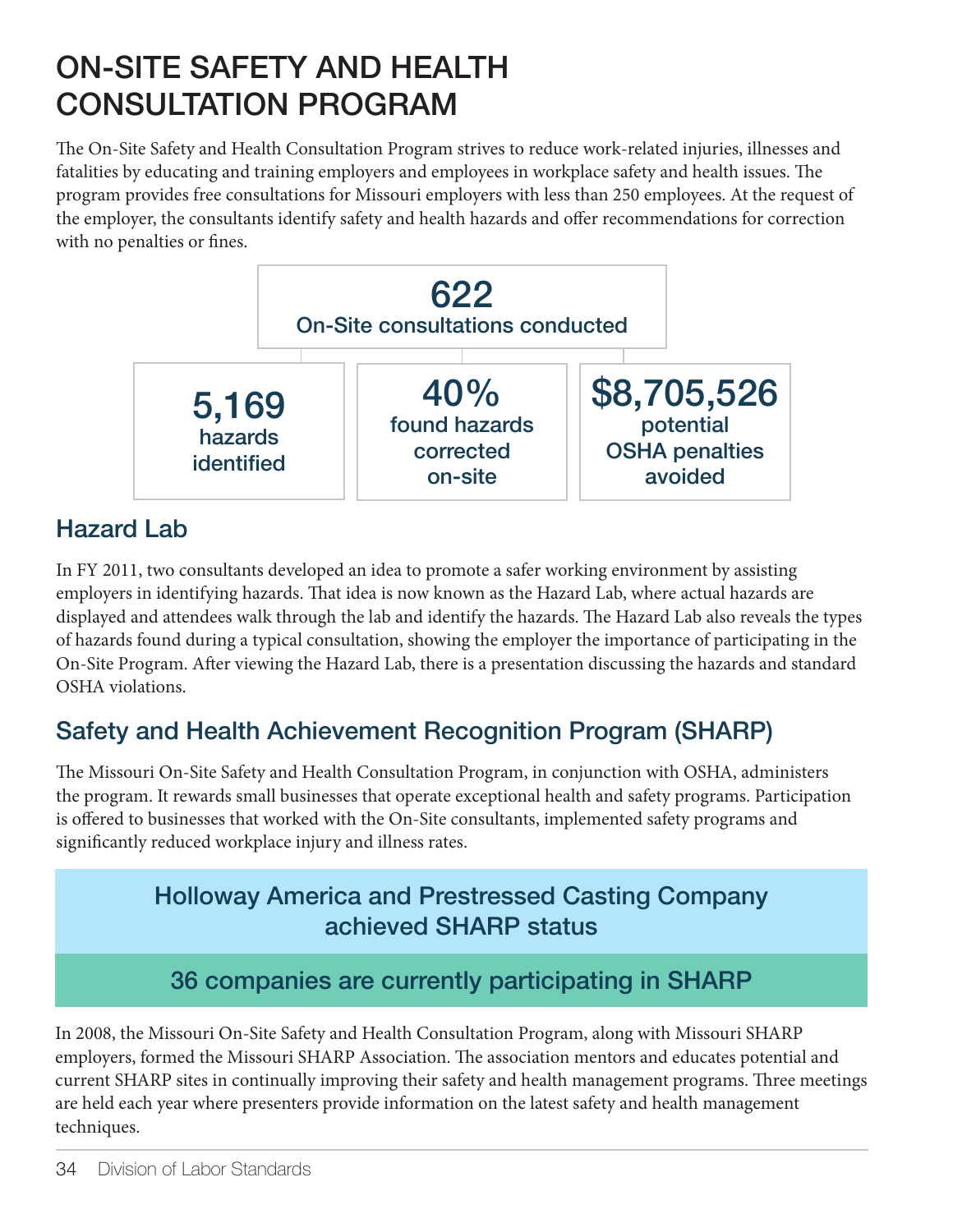## MISSOURI COMMISSION ON HUMAN RIGHTS



### DR. ALISA WARREN Executive Director

The mission of the Missouri Commission on Human Rights (MCHR) is to prevent and eliminate discrimination and to provide equitable and timely resolutions to discrimination complaints. MCHR also provides training and education to members of the public about their rights and responsibilities under the Missouri Human Rights Act.

1,642 Complaints filed

1,603 Complaints resolved by MCHR staff

### \$3,141,549 Negotiated in settlements



5,600 people attended education, training, and outreach events MCHR also provides mediation and negotiation services to assist employees and businesses resolve complaints and avoid costly litigation.



#### 11 Local human rights agencies in Missouri

They support human rights education and outreach efforts as well as addressing local human rights issues.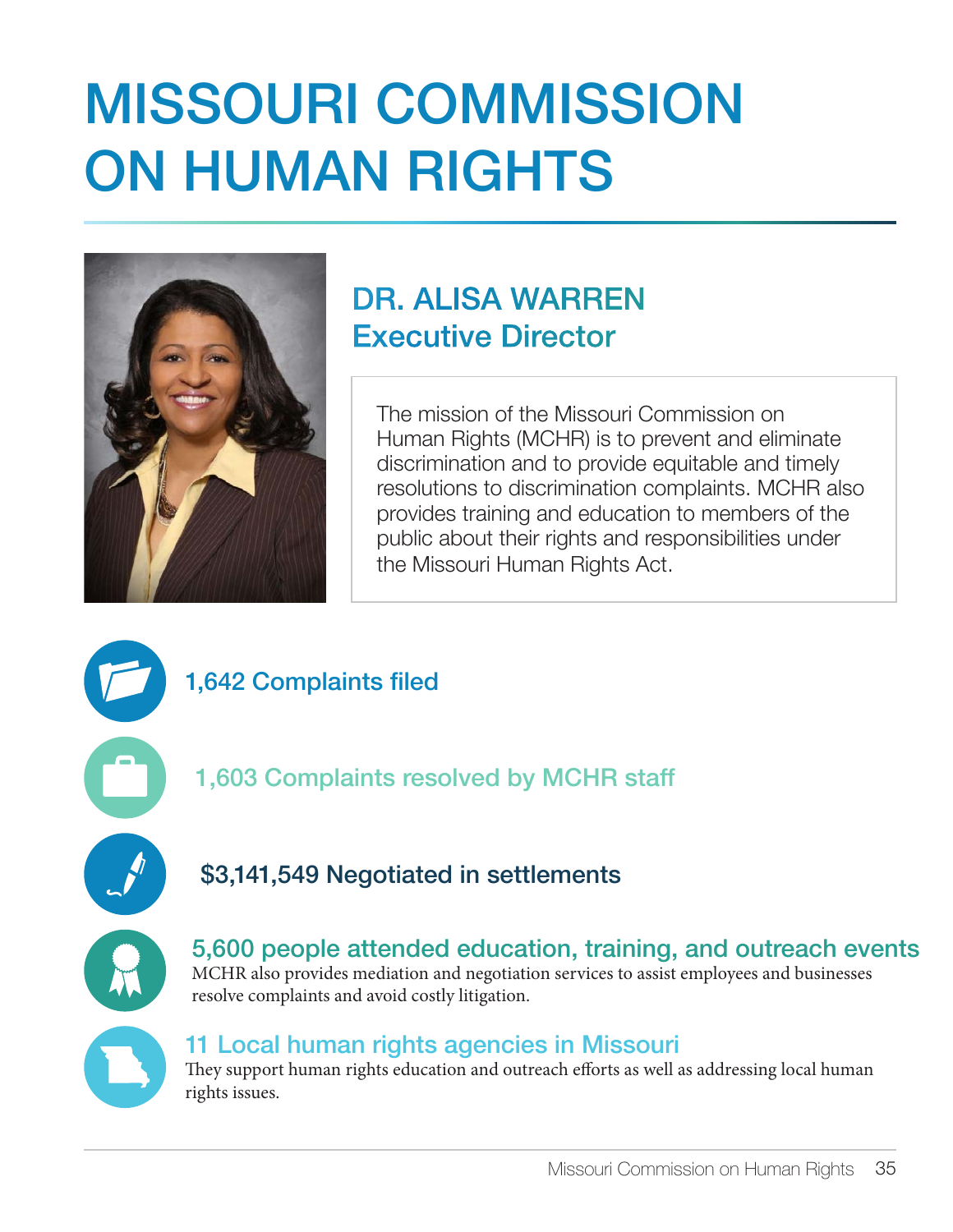Commissioners are appointed by the Governor with the advice and consent of the Senate. The Governor appoints one member from each of Missouri's eight Congressional Districts, two members are at large, and one member as chairperson. The Commissioners serve for six years without compensation. The Commission meets quarterly, and its meetings are open to the public.

### **Commissioners**



The Missouri Human Rights Act authorizes MCHR to investigate complaints of discrimination and, where probable cause is found, to litigate those cases at public hearings. The statute empowers MCHR to certify local commissions and grant them enforcement power, enter into work sharing agreements with the Equal Employment Opportunity Commission (EEOC), and the U.S. Department of Housing and Urban Development (HUD), and local human rights agencies and develop ways to prevent discrimination. There were 3,702 complaints dual filed with MCHR, the EEOC and HUD. MCHR has jurisdiction over complaints of discrimination in housing, employment, and places of public accommodations based on race, color, religion, national origin, ancestry, sex, disability, age (in employment only), and familial status (in housing only). The Missouri Human Rights Act also prohibits retaliating against any person who opposes any practice prohibited by the Act or who has filed a complaint, testified, assisted, or participated in any manner in any investigation, proceeding or hearing conducted pursuant to the Act.

### Complaints Filed by Type

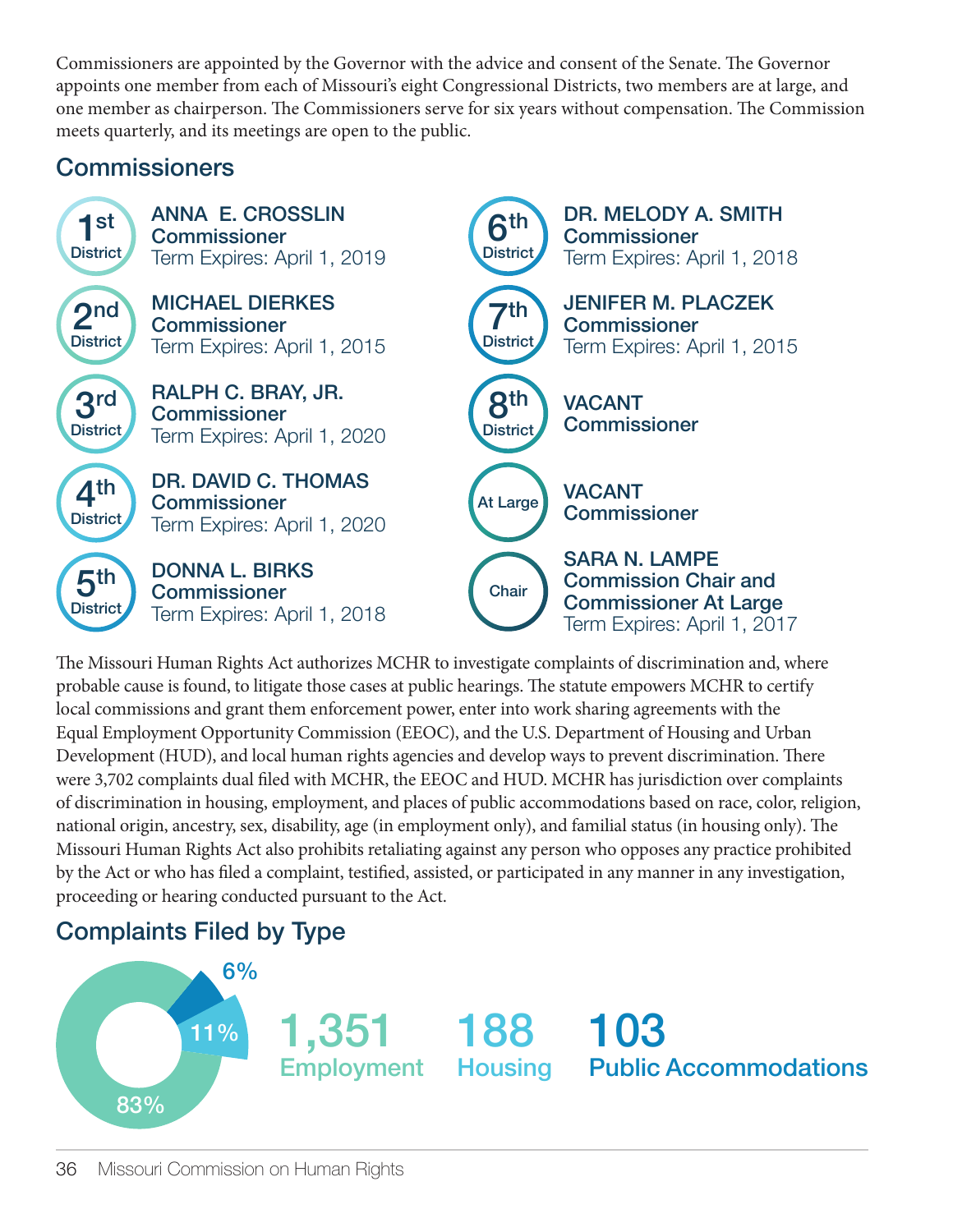### Complaints Received in Each Protected Category



91 Ancestry/National Origin 92 Unknown/Other 336 Age 537 Race 563 Sex (Including Sex Harassment) (231 Sexual Harassment) 680 Disability 806 Retaliation

1,642 Total

Total does not match total number of cases<br>multiple allegations and categories.

11 Familial Status

45 Religion

**Hearing Decisions** 

State of Missouri ex rel. Craig D. Mershon v. Kenny Lai and Kenny Lai d/b/a Prolong Nails 04/14/16

Mr. Mershon is a person with a disability who uses a motorized wheelchair for mobility. Mr. Mershon began patronizing Prolong Nails in 2007. Sometime in 2009, Mershon went to Prolong Nails for his monthly manicure and pedicure. The owner of Prolong Nails, Kenny Lai, told Mr. Mershon they could no longer provide him services because they were not licensed or insured to provide services to people with disabilities. Mr. Lai told Mr. Mershon not to return to Prolong Nails because of issues relating to Mr. Mershon's disability and that if he did, then the owner would charge him more than twice the posted price for his pedicure.

The hearing panel determined Respondents denied Complainant services from a place of public accommodations because of his disability and awarded Mr. Mershon \$13,000 in damages for deprivation of his civil rights, humiliation, and emotional distress. The hearing panel also ordered Respondents to cease and desist any ongoing unlawful and discriminatory practices that violate the prohibition on discrimination against persons with disabilities, to obtain training on how to accommodate customers with disabilities, and to submit a plan to comply with these orders to the Missouri Commission on Human Rights.

#### State of Missouri ex rel. Danny, Danyelle & Tiata Campbell v. Boggs Steele Investments, LLC, et al. 01/28/16

The Complainants alleged the Respondents of terminating their tenancy because of their race (white) and their association with people of a different race (their bi-racial children). The hearing panel determined that the Respondents had legitimate, non-discriminatory reasons for terminating Complainants' tenancy. No violation was found, and the case was dismissed.  $37$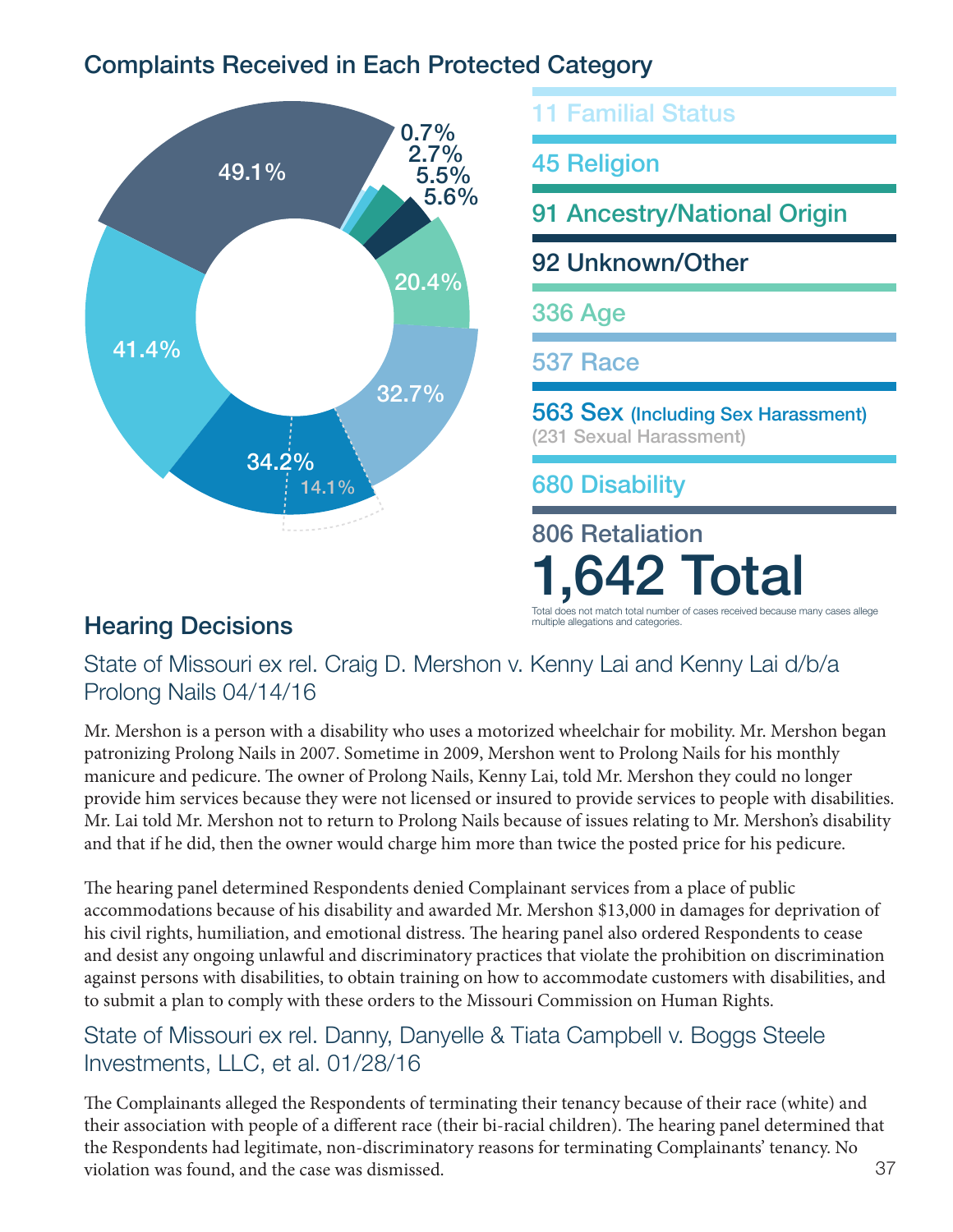### Case Dispositions in FY 2016

| Investigations                             |                 | <b>Employment</b> Public Accommodations | <b>Housing</b>               | <b>Total</b>   |
|--------------------------------------------|-----------------|-----------------------------------------|------------------------------|----------------|
| Administrative Closure                     | 22              | 1                                       | 6                            | 27             |
| Failure to Cooperate                       | 19              | $\overline{2}$                          | $\overline{7}$               | 28             |
| Negotiated Settlement                      | 6               | $\mathbf{1}$                            | 28                           | 35             |
| No Jurisdiction                            | 55              | 14                                      | $\Theta$                     | 78             |
| No Violation                               | 496             | 50                                      | 63                           | 609            |
| Probable Cause                             | 10              | $\mathbf{1}$                            | 14                           | 25             |
| <b>Right to Sue</b>                        | 461             | 57                                      | $\mathcal O$                 | 518            |
| Unable to Locate                           | 12              | $\mathbf{1}$                            | $\overline{0}$               | 13             |
| Withdrawal                                 | 107             | $\hbox{9}$                              | $\Theta$                     | 125            |
| Withdrawal/Settled                         | 86              | 15                                      | 16                           | 117            |
| <b>Conciliation</b>                        |                 |                                         |                              |                |
| Administrative Closure                     | $6\phantom{1}6$ | $\mathbf{1}$                            | 5                            | 12             |
| <b>Successful Conciliations</b>            | 1               | $\sqrt{a}$                              | 3                            | $\overline{4}$ |
| <b>Right to Sue</b>                        | $\overline{2}$  | $\overline{0}$                          | $\overline{0}$               | $\overline{2}$ |
| <b>Hearings Decisions</b>                  |                 |                                         |                              |                |
| <b>Administrative Closure</b>              | $\overline{4}$  | $\theta$                                | $\overline{2}$               | 6              |
| <b>Hearing Panel Order</b>                 | $\overline{O}$  | $\mathbf{1}$                            | 1                            | $\mathbf{2}$   |
| <b>Prehearing Settlement</b>               | $\mathsf O$     | $\overline{2}$                          | $\mathbf{1}$                 | $\mathcal{S}$  |
| <b>Total</b>                               | 1,287           | 154                                     | 162                          | 1,603          |
| 1,493<br>complaints under<br>investigation |                 | 10<br>conciliation<br>complaints        | public hearing<br>complaints |                |

MCHR continues to receive among the largest number of complaints in the Midwestern region of alleged discrimination. The Commission maintains five offices in Missouri as a means of providing access to and delivery of its services.



- a. Jefferson City (Central Office)
- b. Kansas City
- c. St. Louis
- d. Sikeston
- e. Springfield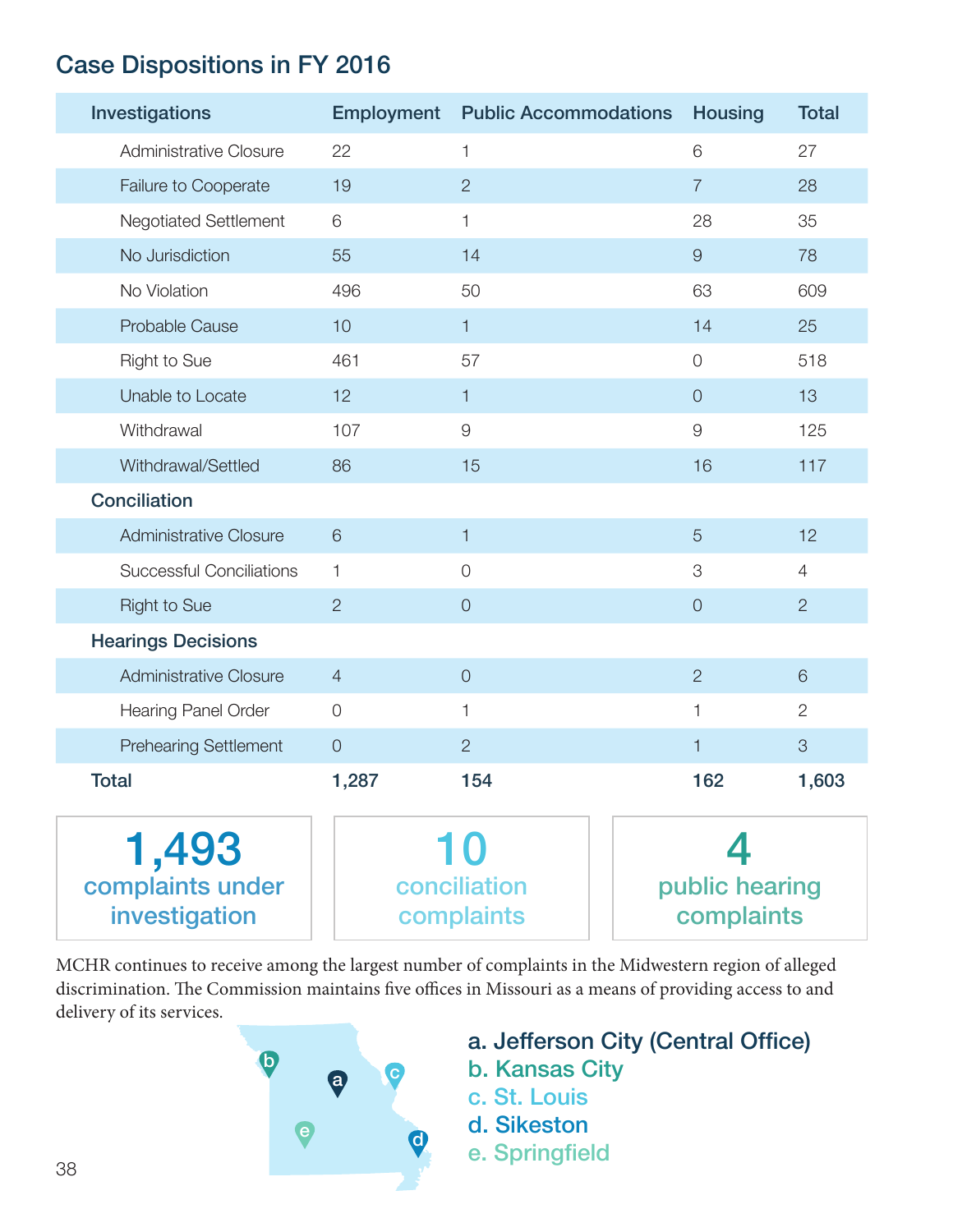## STATE BOARD OF MEDIATION



### BUTCH ALBERT Chairman

Article I, Section 29 of the Missouri Constitution states "That employees shall have the right to organize and to bargain collectively through representatives of their own choosing." In 2007, the Missouri Supreme Court overruled prior cases and held that the word "employees" as used in this provision applies to public employees, as well as private-sector employees.

The State Board of Mediation (SBM) is a quasi-judicial board created by the General Assembly in 1947 to assist in the resolution of labor disputes in the public utility industry. The SBM's primary activity, however, changed in 1965, with the passage of the Public Sector Labor Law, Sections 105.500 to 105.530, RSMo. This Law authorizes the SBM to determine appropriate bargaining units of public employees based on their community of interests and to conduct secret-ballot elections to determine whether a majority of the employees in a bargaining unit agree to be represented by a petitioning labor organization.

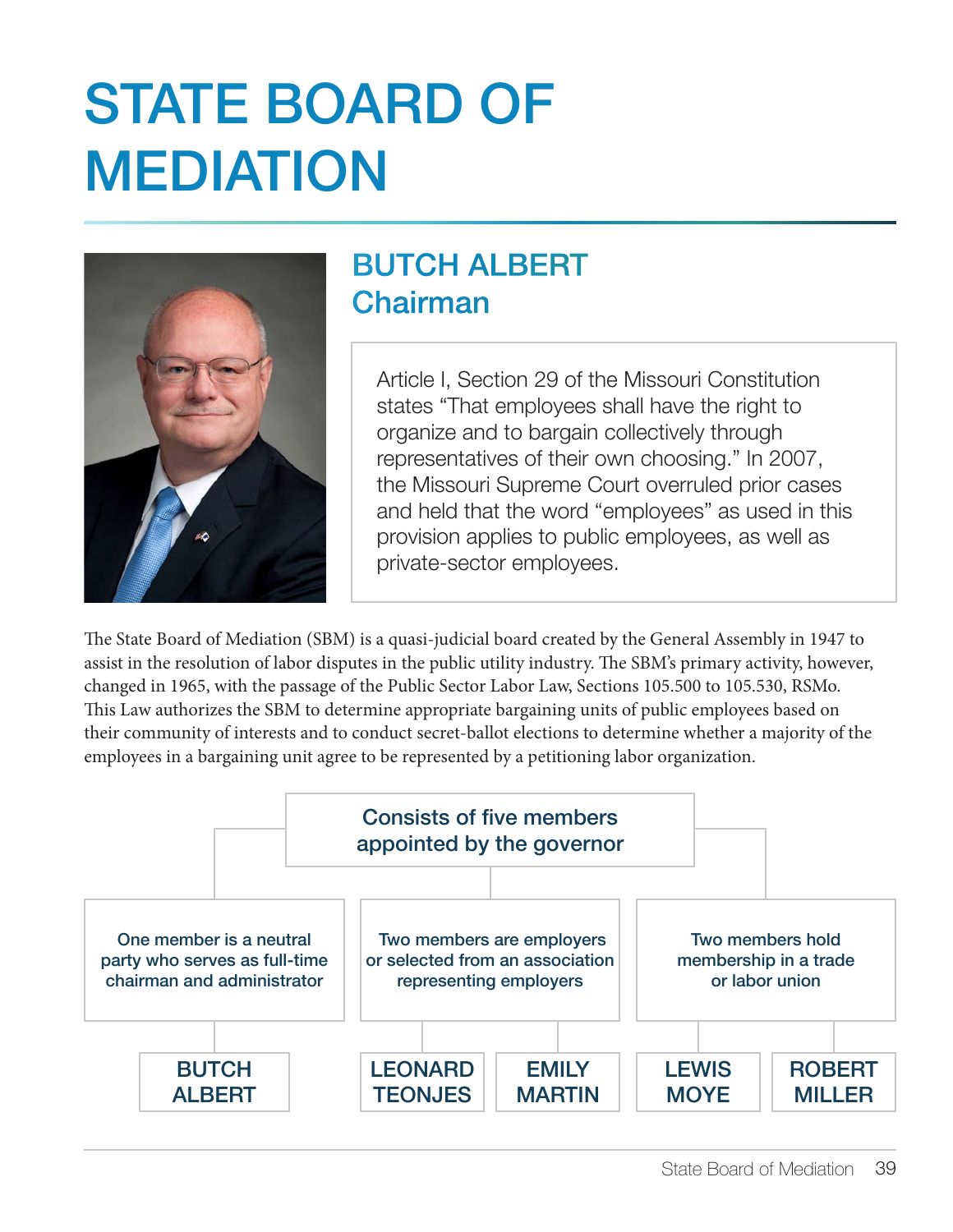If a public employer and a petitioning labor organization cannot agree as to the makeup of an appropriate bargaining unit or on the manner of conducting the election, the SBM will hold a formal hearing at which the parties may present evidence and legal arguments in support of their positions on the disputed questions. After considering the evidence and the legal points made, the Board issues a written decision resolving the disputes.

If a majority of the members of a bargaining unit vote for the labor organization in a board-conducted election, the SBM certifies it as the exclusive bargaining representative for all the unit members for the purposes of collective bargaining. The labor organization will then negotiate with the public employer of the unit members over salaries and other conditions of employment with the goal of reaching a written agreement governing these matters. It will also represent unit members with regard to individual employment issues that may arise.

The SBM's jurisdiction under the Public Sector Labor Law to determine appropriate bargaining units and to certify exclusive bargaining representatives extends to almost all public employees, including those employed by the state and its agencies, counties, cities, school districts, fire departments, and other special districts. The SBM, however, does not have jurisdiction to resolve such matters for police officers, deputy sheriffs, Missouri Highway Patrol officers, Missouri National Guard members, or teachers at schools, colleges, and universities. These types of employees still have the right to organize and bargain collectively, but the SBM does not play a role when they are doing so. The SBM continues to be charged with assisting in the resolution of labor disputes in the public utility industry and also works to ensure that the election process it oversees is fair and equitable.

| <b>Petitions Filed</b>                                      |     |
|-------------------------------------------------------------|-----|
| <b>Representation Elections Conducted</b>                   | 14  |
| Requests for Public Sector Labor Law Assistance/Information | 33  |
| <b>Hearings on Disputed Issues</b>                          |     |
| <b>Public Employees Affected</b>                            | 924 |
| <b>Unit Clarifications</b>                                  |     |
| <b>Cases Dismissed</b>                                      |     |
| <b>Amendment of Certifications</b>                          |     |